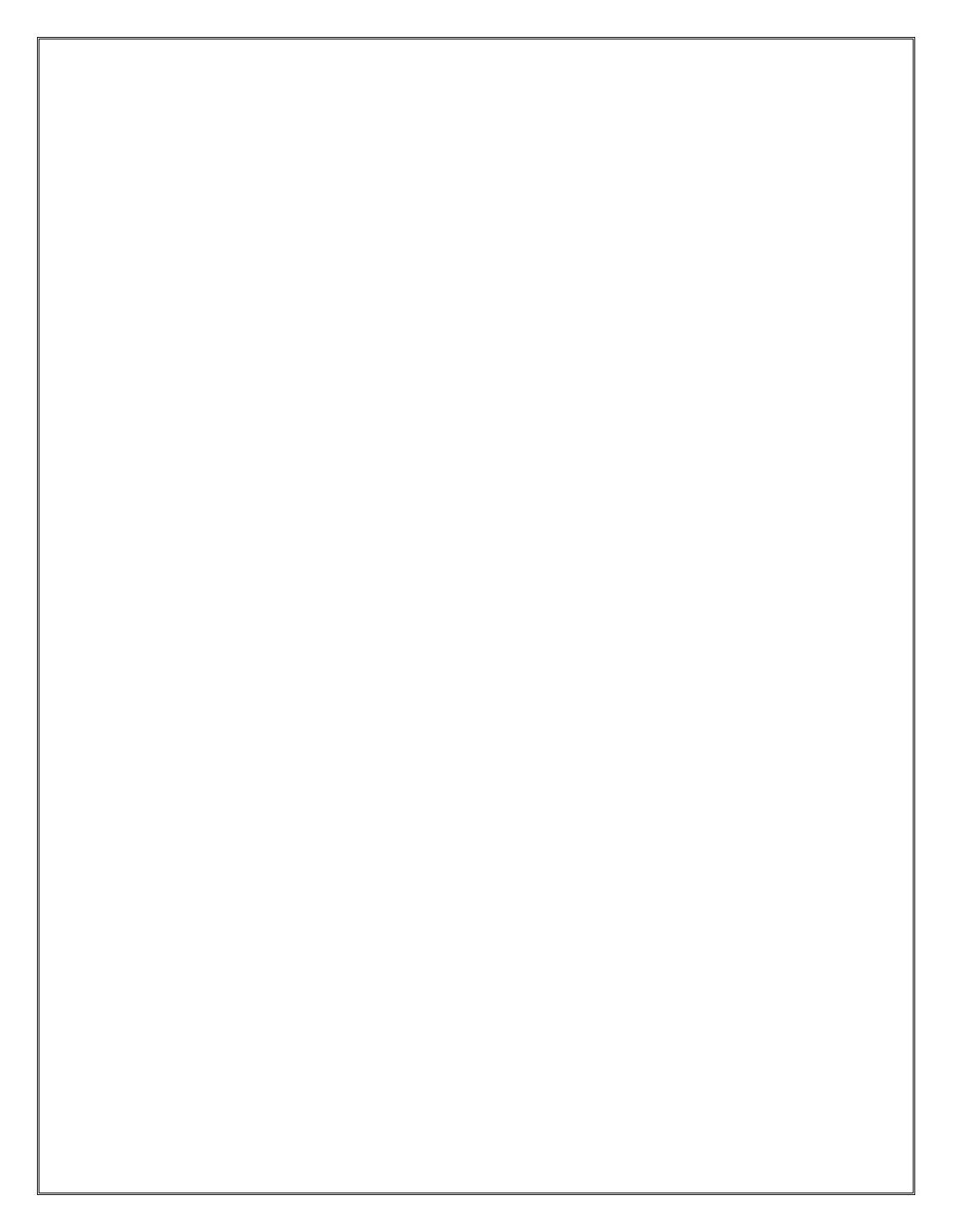## **Table of Contents**

| Key Risks and Impacts Associated with Workforce Planning  12    |  |
|-----------------------------------------------------------------|--|
|                                                                 |  |
|                                                                 |  |
|                                                                 |  |
| Departmental Implementation of the Workforce Planning Guide  16 |  |
|                                                                 |  |
|                                                                 |  |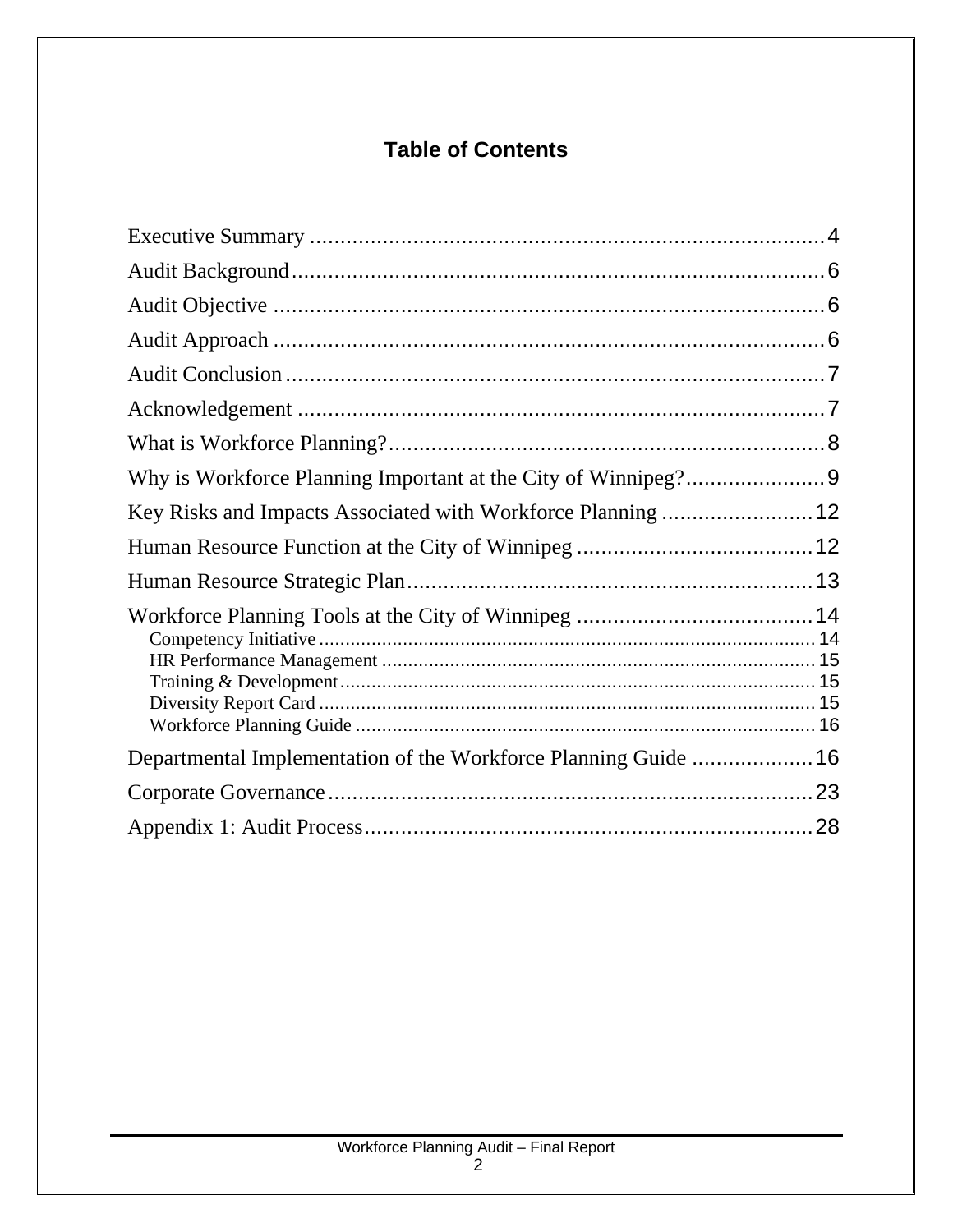## Workforce Planning Audit – Final Report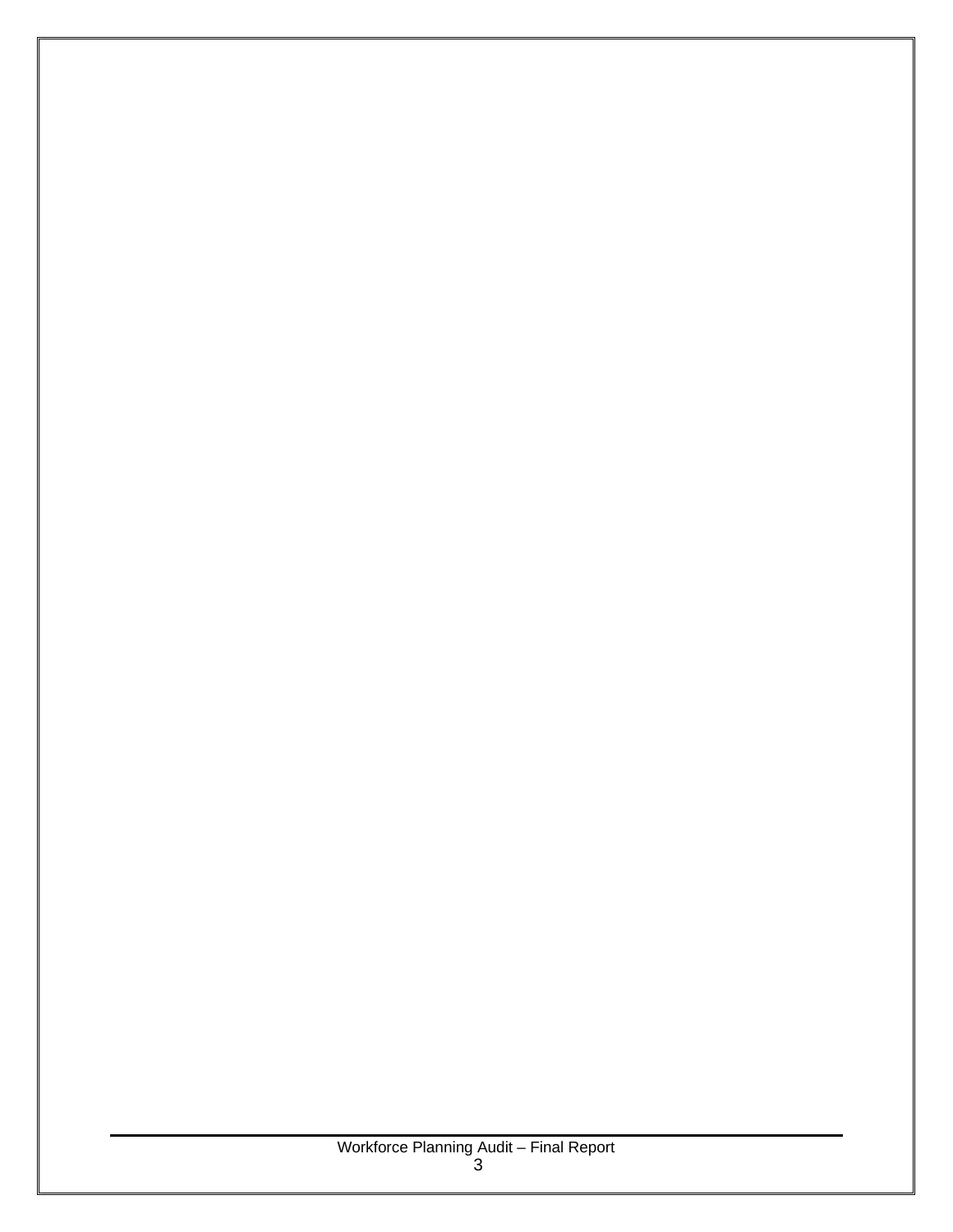# **Executive Summary**

Workforce planning is a critical element within an integrated human resources strategy to ensure that an organization has the workforce to meet the challenges of today and build for the challenges of tomorrow. In the City of Winnipeg, changing demographics and increased competition for qualified employees makes workforce planning critically important to the future delivery of City services.

An audit of workforce planning was requested by the Audit Committee and included in the department's 2007-2009 Audit Plan.

The objective of the audit was:

 To evaluate whether the City has developed and implemented an effective workforce planning program to achieve its goals and maintain and improve the quality of service delivered to citizens.

The governance structure for the City's human resource program includes roles and responsibilities for several positions. The Director of Internal Services (DIS), formally called the Chief of Human Resources and Corporate Services (CHR/CS), and Corporate HR staff are responsible for providing strategic leadership, leading initiatives that cross-departmental boundaries and reporting on the performance of the human resource program. Departmental human resource staff are responsible for implementing corporate policies and programs and providing specialized advice to management and staff.

In 2001, the former Chief of Human Resources and Corporate Services developed a *Human Resource Strategic Plan.* While the plan recognized that the issue of workforce planning needed to be addressed, adequate strategies have not been implemented on an organization-wide basis to mitigate the associated risks identified.

The City's workforce is considerably older than the average for Manitoba and a full 56% of the City's management staff will not only be eligible to retire within three years but will have surpassed the average years of service for staff in their particular job functions. Looking to the future, the demand for labour will outstrip the growth in supply meaning that for every new position created there is only one person available. This will be a significant departure from recent years where the supply of labour outpaced the demand.

Some occupational groups, such as accountants and engineers, critical to the delivery of City services, are already at full employment levels. This means that when the City requires these types of professionals, the available supply of labour is already quite limited. To attract quality staff, the City must be viewed as more attractive than other organizations competing for the same individuals. During a workshop the Audit Department conducted with HR managers from all the departments, 100% of participants either disagreed or strongly disagreed with the statement that "the City is an employer of choice".

A further forty-five percent (45%) indicated that it was either difficult or very difficult to retain current staff and a majority (89%) indicated it was either difficult or very difficult to attract staff. A full 100% indicated that they foresee either having a difficult or very difficult time attracting staff in the future.

We found during the audit that City departments have developed and implemented workforce plans to varying degrees. Some departments have performed significant analysis, implemented strategies and are monitoring the results. Other departments have performed some analysis and developed some strategies but cannot be certain the initiatives target the highest risk areas. Lastly, the remaining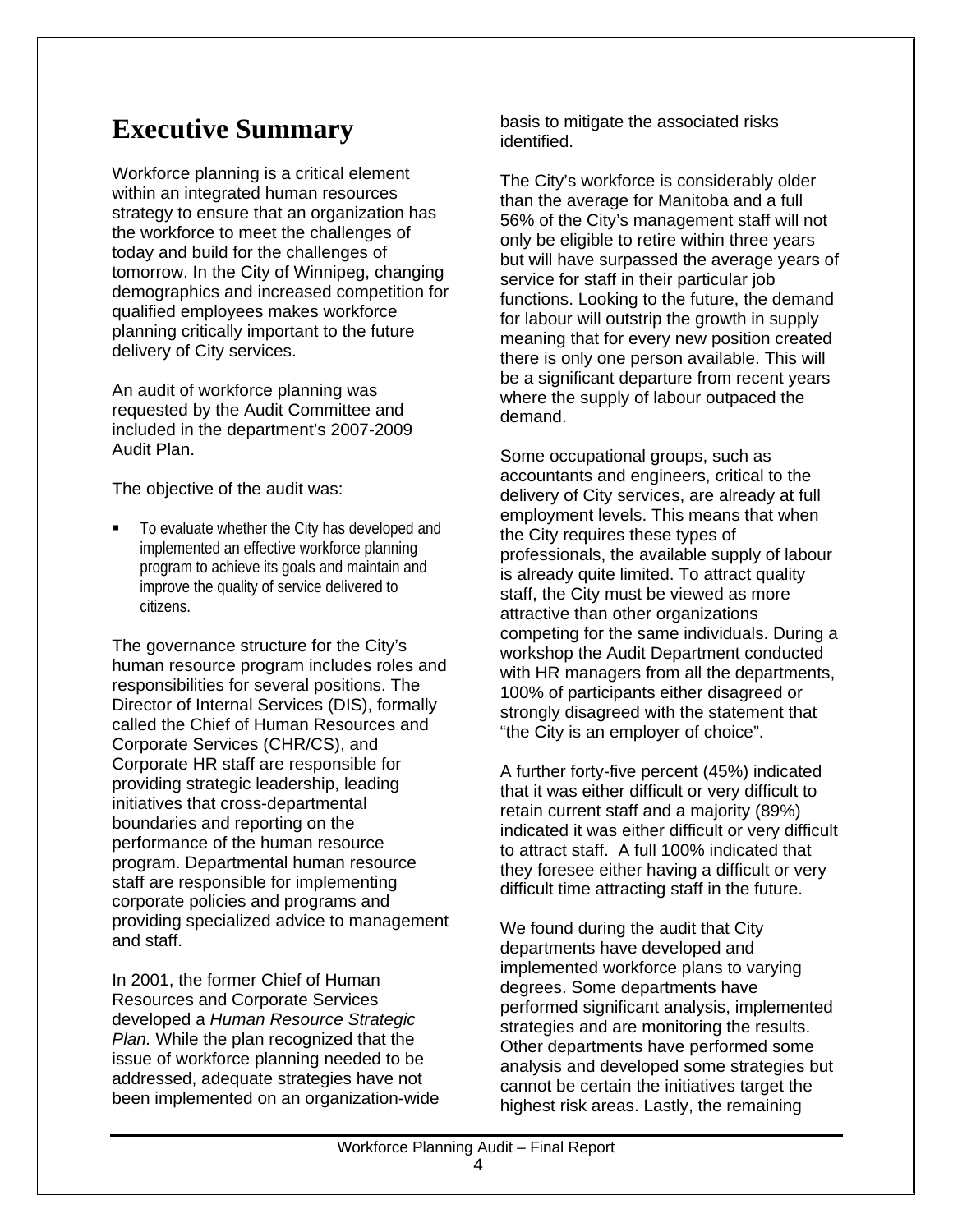departments still need to perform considerable analysis to be able to understand fully the magnitude of their workforce risks.

Corporate HR staff have shown leadership by developing several key tools, such as an award-winning competency framework, a performance management tool, the *Workforce Planning Guide*, and training and development programs to guide and facilitate workforce planning activities in departments. We applaud these efforts. Nevertheless, to date, there appears to have been an insufficient commitment to monitoring the results of departmental activities, identifying and implementing coordinated solutions to common gaps, and reporting to decision makers on the status of workforce planning from a corporate perspective.

In some cases, the City has experienced delays in filling positions at the most senior levels of the Public Service.

There is no doubt that there has already been an impact on both service delivery and the morale and productivity of staff across the organization. There is every reason to assume that this situation will not change significantly in the near future.

A contributing factor to the issues identified has been the absence of a permanent incumbent to head the human resource function for the last couple of years. A new Director of Internal Services has recently been hired who is responsible for human resources as well as information technology, legal services and research, printing, graphics and mail services. While we recognize that this is a challenging portfolio, we believe that rejuvenated leadership from the new Director of Internal Services will provide more focus to workforce planning activities to ensure that the City will continue to have "a dynamic and diverse workforce of highly skilled people working together to deliver excellent service to the citizens of Winnipeg".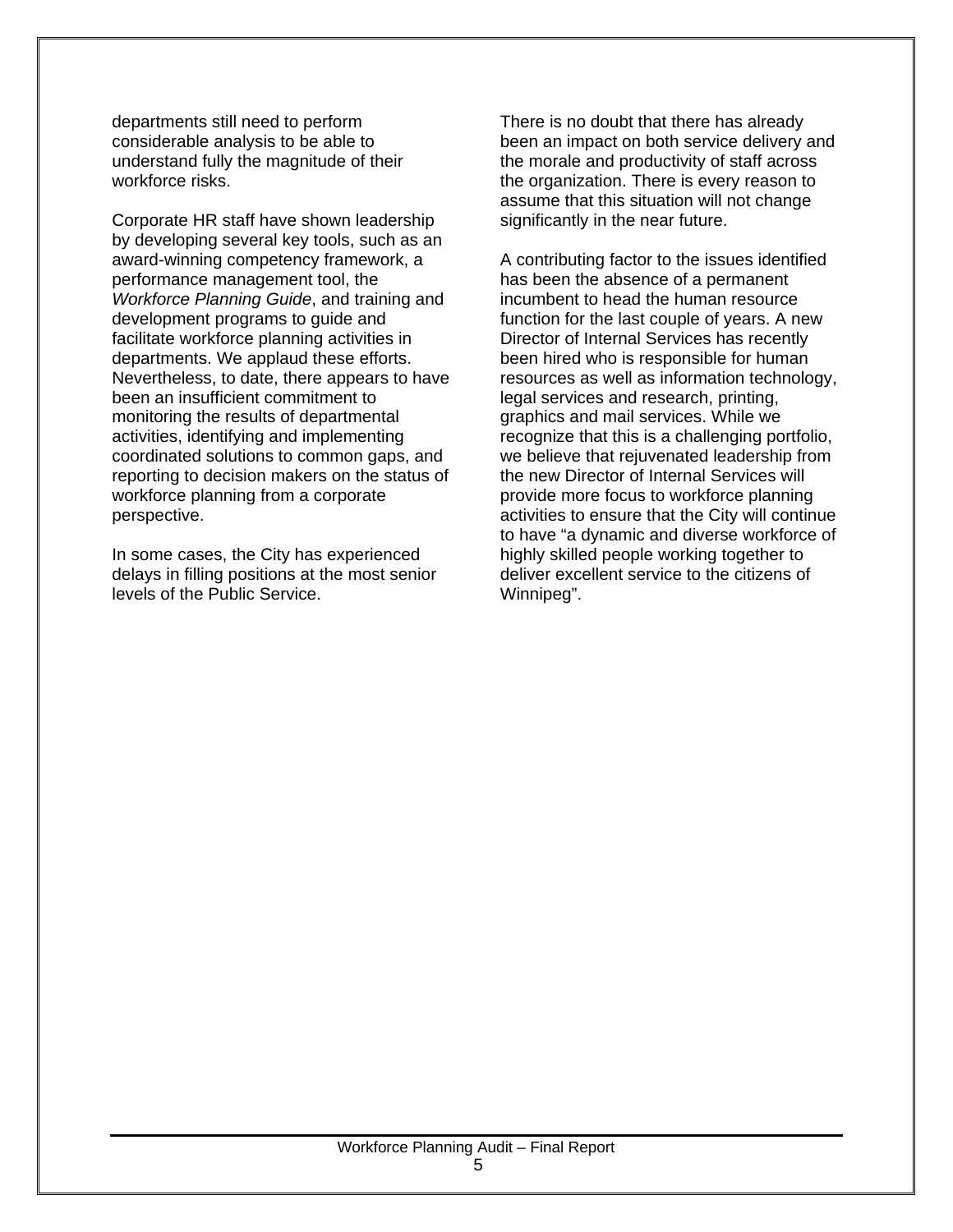# **Mandate of the City Auditor**

The City Auditor is a statutory officer appointed by City Council under the *City of Winnipeg Charter Act*. The City Auditor reports to Council through the Audit Committee (Executive Policy Committee) and is independent of the City's Public Service. The City Auditor conducts examinations of the operations of the City and its affiliated bodies to assist Council in its governance role of ensuring the Public Service's accountability for the quality of stewardship over public funds and for the achievement of value for money in City operations. Once an audit report has been communicated to Council, it becomes a public document.

# **Audit Background**

Over the next two decades the demographics of the Canadian workforce will change dramatically. The upcoming retirement of the baby boom generation and a decrease in the overall supply of labour will alter the employer – employee relationship.

The most important management issue facing federal, provincial and municipal organizations over the next few years is retirement, recruitment, retention and succession planning.

*2004 Survey of Federal and Provincial Deputy Ministers and Municipal CAO s Institute of Public Sector Administration* 

The City, like many other public and private sector organizations, will be faced with an increasing challenge to retain and recruit key talent to deliver City services. For example, in the past couple years the City has seen almost a hundred percent turnover in its executive complement. In some cases, it

took several months (or years) to replace senior staff. For this reason, an audit of Workforce Planning was requested by Audit Committee in 2007 to provide assurance that the City is ready to meet this on-going challenge.

# **Audit Objective**

The objective of the audit was:

 To evaluate whether the City has developed and implemented an effective workforce planning program to achieve its goals and maintain and improve the quality of service delivered to citizens.

# **Audit Approach**

We have conducted the audit in accordance with generally accepted auditing standards. **Appendix 1** provides a flowchart of the audit process.

- **We conducted interviews with key** managers and staff associated with workforce planning to gain an understanding of the process, the division of roles and responsibilities between corporate and departmental staff and to identify potential issues or areas of focus for the fieldwork phase of the review.
- **We reviewed related reports, policies,** procedures and other relevant background documentation related to workforce planning and other associated human resource areas.
- We compared the City's *Workforce Planning Guide* to guides available from other organizations including the Public Service Human Resources Management Agency of Canada's *Succession Planning and Management Tool.*
- We conducted a session with all departmental Human Resource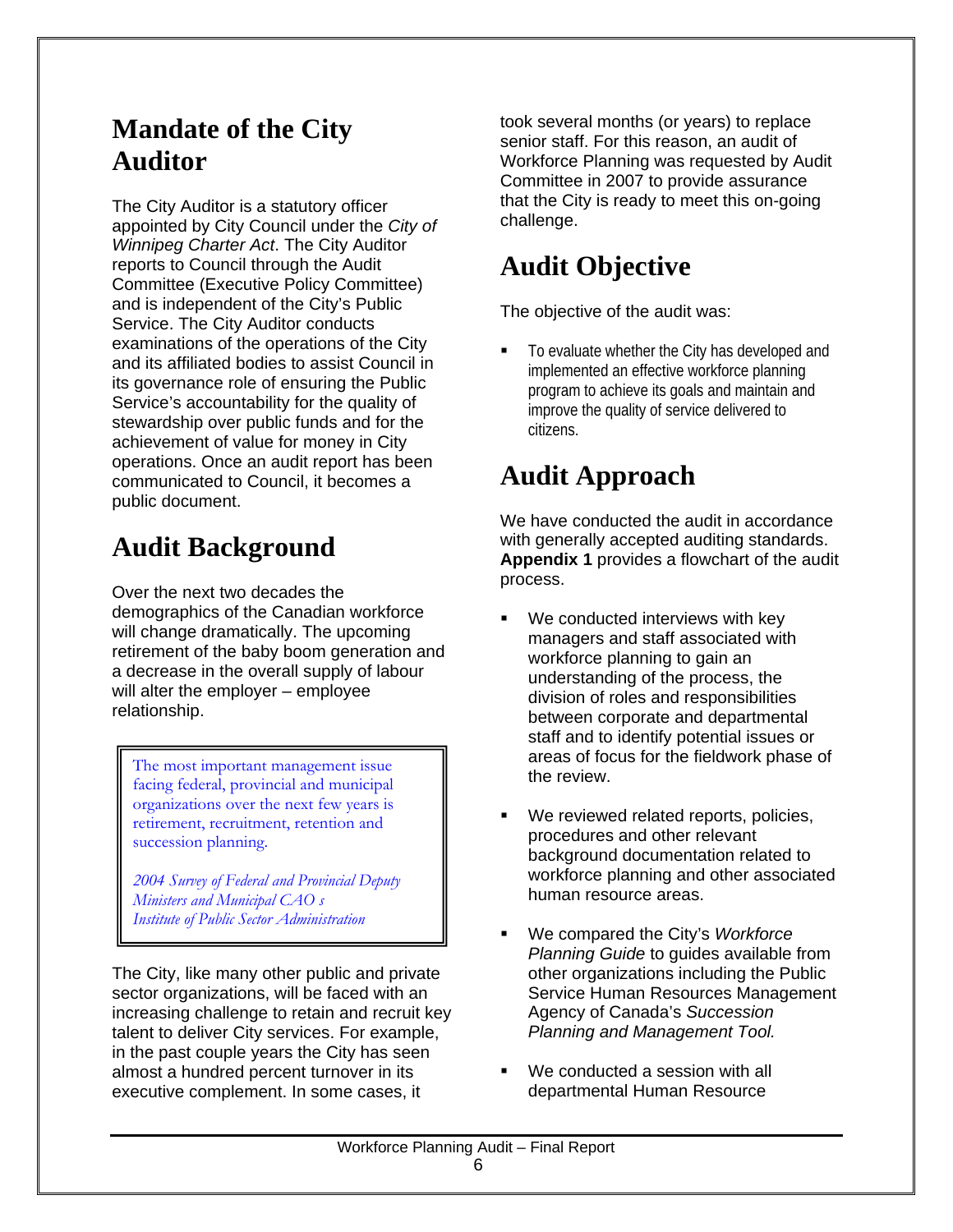managers to identify strategic priorities for human resources generally and to focus on the status of departmental workforce planning initiatives specifically.

- We conducted one on one interviews with departmental Human Resource managers to gain a better understanding of the extent of workforce planning and development of associated initiatives to mitigate the identified risks.
- At the conclusion of the audit, we provided a report to management, the Director of Internal Services, the Chief Administrative Officer, and Council.

The conclusions in our report are based upon information available at the time. In the event that significant information is brought to our attention after completion of the audit, we reserve the right to amend the conclusions reached.

# **Audit Conclusion**

The audit work we performed led us to the following conclusion:

 The City has developed and implemented elements of an effective workforce planning initiative. One of these elements is a practical *Workforce Planning Guide*. Departments are aware of and have used the guide, to varying degrees, to analyze their workforce and develop strategies to mitigate identified risks. Corporate Human Resources, since the development of the guide, has not actively monitored departmental implementation, identified common issues and trends or coordinated efforts to address workforce risks that cross the organization. Furthermore, Corporate HR has not reported to Senior Management and Council on the significance of the workforce related risks facing the organization.

# **Acknowledgement**

The Audit Department wants to extend its appreciation to the management and staff from all City departments who participated in the review and, in particular, the corporate and departmental Human Resource managers who participated in our session.



\_\_\_\_\_\_\_\_\_\_\_\_\_\_\_\_\_\_\_\_\_\_\_\_\_ *\_\_\_\_\_\_\_\_\_\_\_\_\_\_\_\_\_\_\_\_\_\_\_\_\_\_\_\_*

Shannon Hunt, FCGA, CFE Date City Auditor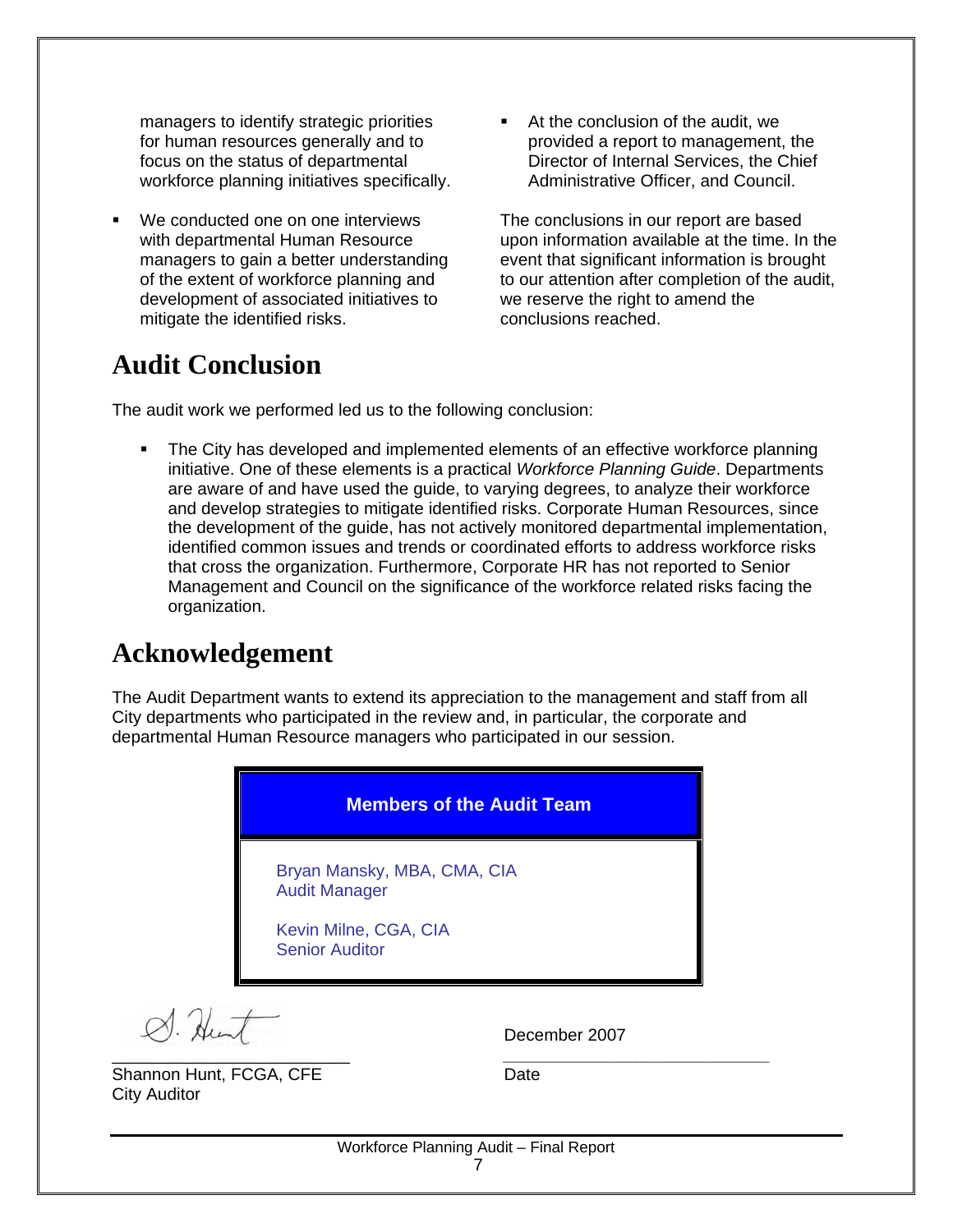# **What is Workforce Planning?**

Workforce planning is a critical element within an integrated human resources strategy to ensure that an organization has the workforce to meet the challenges of today and build for the challenges of tomorrow. In the past, workforce planning was limited to calculating the gap between talent supply and demand. In today's business environment, workforce planning has evolved to a more sophisticated process, akin to risk management or supply chain management.

The development of a workforce plan requires an analysis of critical positions; a review of present workforce competencies; an identification of competencies needed in the future; a comparison of the present workforce to future needs to identify competency gaps and surpluses; the preparation of plans for building the workforce needed in the future; and an evaluation process to assure that the workforce competency model remains valid and that objectives are being met. It enables an organization to adjust and respond quickly to immediate and future changes to its business requirements.

In its simplest terms, workforce planning is the process of ensuring that the "right people are in the right place at the right time" to accomplish the mission and goals of the organization. This brief definition disguises a comprehensive process that translates strategic thinking into concrete action plans in the areas of staffing and training. The workforce planning process provides managers with a framework for making staffing decisions based on their mission, business objectives, budgetary resources, and a set of desired workforce competencies.

**Workforce Planning** – a process of analysing an organization's human resource needs under changing conditions and developing the activities necessary to satisfy these needs. Workforce planning is a systematic process for identifying the human resource requirements necessary to meet future organizational goals and developing strategies to meet those requirements.

*Workforce Planning Guide City of Winnipeg* 

Workforce planning is not a stand-alone process; it is a strategic process that includes several components of an integrated human resource function. Some of these components include

- **a** a governance function to provide the linkages among policy direction, departmental coordination and service delivery and to monitor and report on results;
- a competency framework to define the desired skills, behaviors and knowledge required for both the current and future workforce;
- a performance management system to review current staff competencies and identify plans to assist staff to enhance current or develop new competencies;
- **training and development programs to build** these competencies; and
- recruitment initiatives to attract the type of employees required to deliver City services.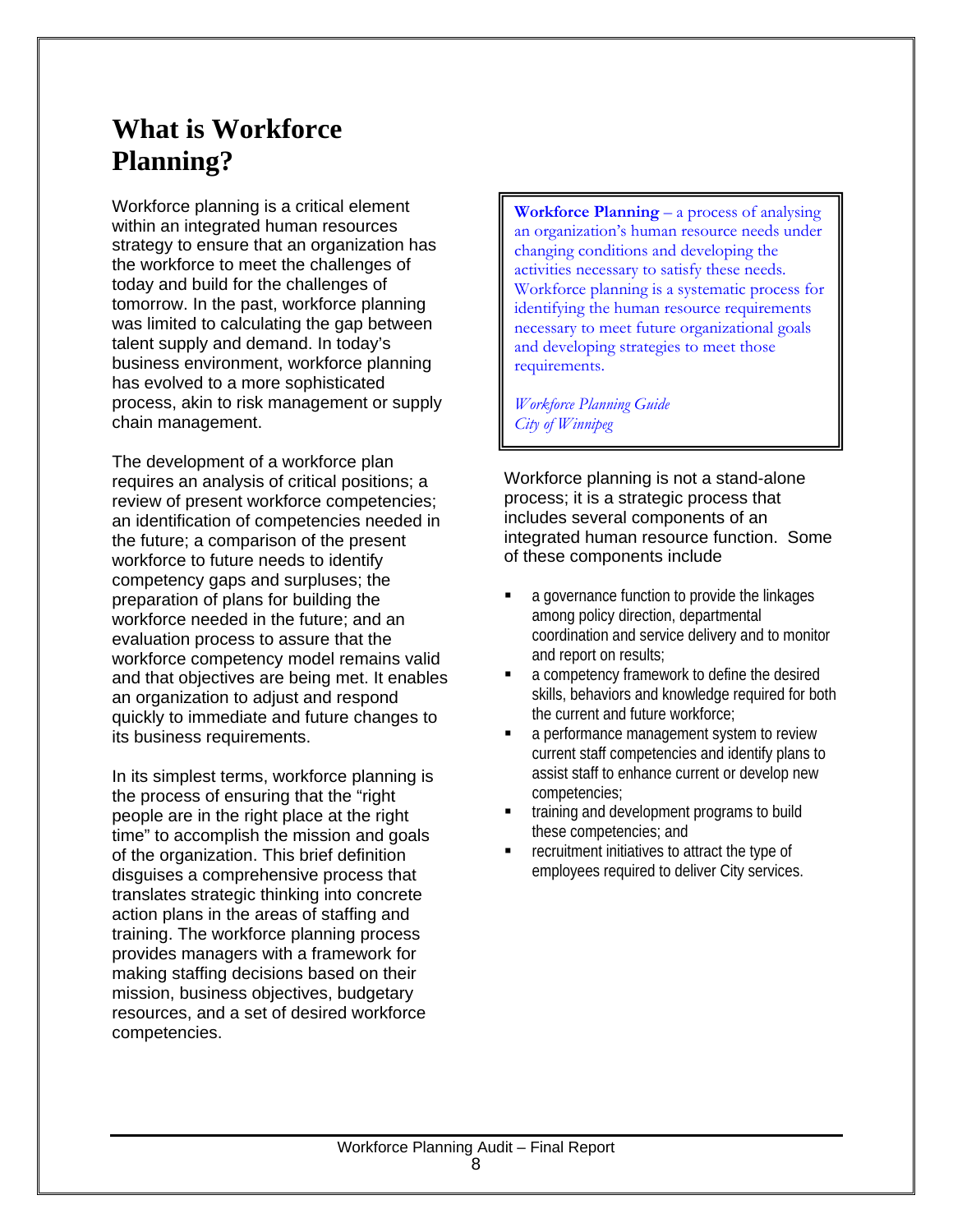# **Why is Workforce Planning Important at the City of Winnipeg?**

Workforce planning allows organizations to address systematically issues that are driving workforce change. Some of the factors that are impacting the City of Winnipeg include the following:

**Retirements** – In 2000, statistics the City generated indicated that 30% of the workforce could retire by the end of 2005 and that 50% could retire by the end of 2010, based on age and years of service. While the City did not experience that volume of retirements in 2005 they are inevitable and may simply be spread out over a longer timeframe.

When we compared the demographics of the available workforce in the Province of Manitoba to the City's workforce and to CUPE (the union representing the largest number of City staff), it was clear that the City's workforce is considerably older. The following graph highlights the imbalance in terms of age distribution between the City and the Manitoba workforce as a whole.



This graph indicates that the City may be faced with a larger number of retirements in future years than other organizations bracing for the wave of baby boom retirements.

Canada's labour force landscape is undergoing profound changes. Beginning in 2010, the baby boom generation will be retiring in droves, leaving untold vacancies in their wake. Employers will become locked in a war for employees as they struggle to hire and retain qualified workers.

*Industrial Relations Outlook 2007 The Conference Board of Canada* 

One of the reasons why the potential volume of retirements in 2005 did not occur may be due to the fact that those statistics were based on eligibility alone. In many instances, an individual remains with an employer after becoming eligible to retire for a variety of reasons. A better predictor of retirements may be years of service. The average years of service at retirement do fluctuate among the various types of job functions; however, the current average years of service at retirement for a City employee is 29.5 years. In 2003 the annual average years of service was 31.82 indicating that the trend is moving slowly towards earlier retirement.

The management job function at the City includes department directors and other senior staff including departmental controllers, human resource professionals, IT professionals and the most senior police and fire paramedic officers. Within three years, 56% of the staff in this category will not only be eligible to retire, but likely will retire as their years of service will have exceeded the benchmark for this job function. This volume of retirements at the most senior levels puts the City at a high level of risk due to a loss of corporate knowledge and management skill and may result in negative impacts in the City's ability to continue to deliver services.

## **Competition for new employees** –

According to many industry experts, we are entering the tightest labour market since the 1950's. The pool from which to recruit new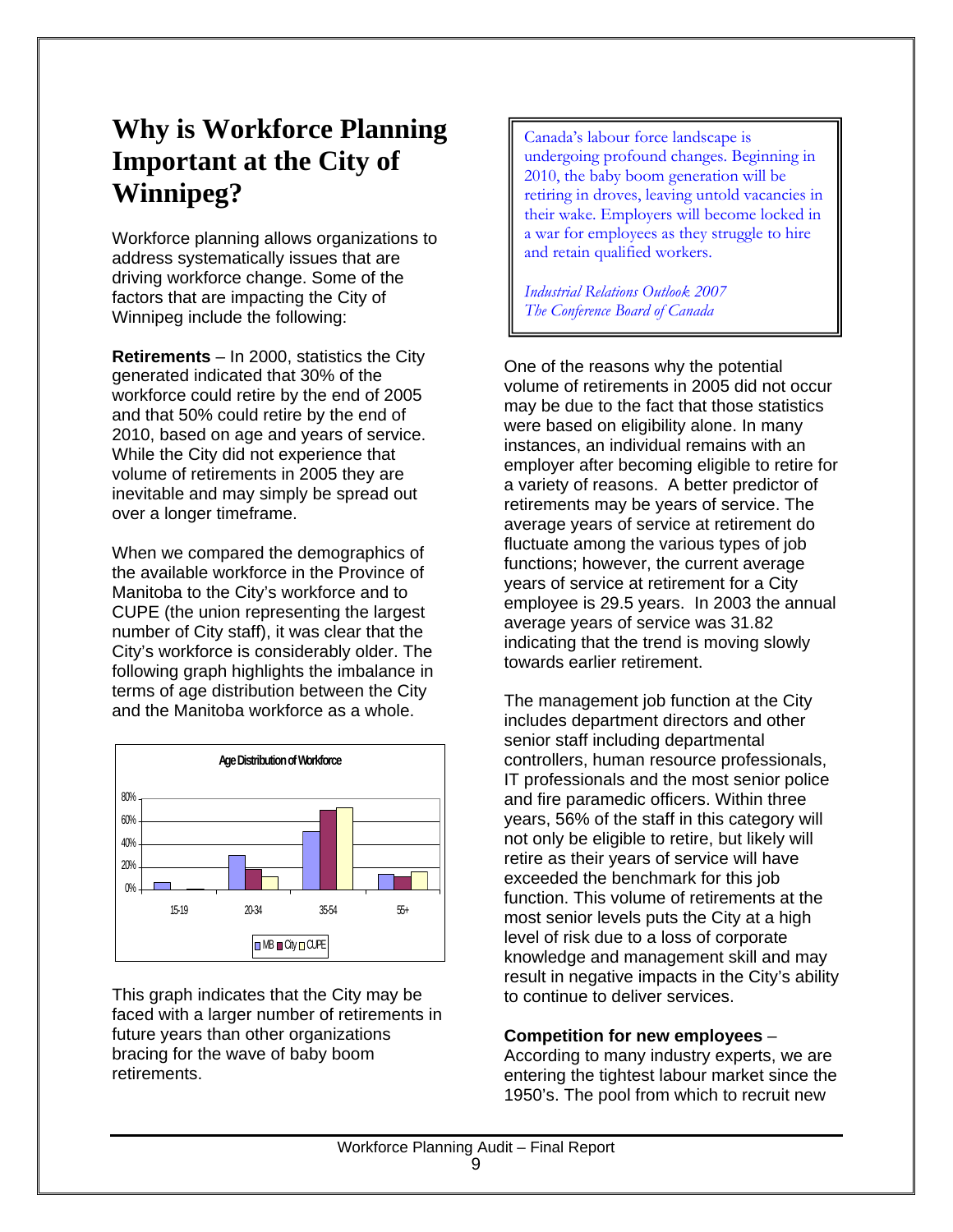employees, especially highly skilled knowledge workers, is shrinking. A recent study by Human Resources and Social Development Canada suggests that in the coming years the annual rate of growth in the demand for labour will outpace the growth in the supply of labour. This is contrary to the past trend where the growth in supply outpaced the growth in demand. In its simplest terms, for every new position created in the market there is only one person available for that position.



Source: Looking Ahead: A 10-year Outlook for the Canadian Labour Market (2006-2015) Human Resource and Social Development Canada

These statistics take on a greater importance for certain positions within the City. Specific types of professionals such as appraisers, engineers, mid-level accountants and trades people are becoming increasing difficult to recruit. In the next three years, based on service projections, the City may lose up to 18% (134 positions) of its professionals and 13% (154 positions) of its trades people. The City is already experiencing difficulty in attracting these types of individuals.

A restriction in the national supply of labour is confirmed by some recent statistics published by Statistics Canada. Over the last number of years, Canada's national average unemployment rate has continued to decline and reached 6% in August 2007, which many consider to be the lowest attainable rate. (See table below.)



Source: Statistics Canada

The associated unemployment rate for the National Occupational Group (NOC) that includes engineers was 3.3% in August 2007. Similarly, the unemployment rate for the NOC that includes accountants was 1.5% in August 2007. These rates signal that these occupational groups are at or near full employment levels. For those organizations attempting to recruit these types of professionals, the available pool is quite limited.

**Employee morale** – Satisfied employees are more likely to take pride in their work, work hard at what they do and remain with an organization for a longer period of time. At the City-wide level absenteeism has increased approximately 12% between 2004 and 2006 (8.5% increase from 2004 to 2005). In contrast, absenteeism at the Province of Manitoba only increased 2.1% from 2004 to 2005. While part of the increase may be attributed to an aging workforce, the excessive increase at the City may also be attributed to decreased employee morale. On an Employee Cultural Survey completed in 2004, only 39% of respondents rated their department as a favorable place to work. On a positive note, since the implementation of a city-wide attendance management process in 2006, absenteeism in the City has decreased 5.3% from 2006 to 2007.

**Becoming an employer of choice** –All of the departmental HR managers who participated in our session felt that the City has considerable work to do to become an employer of choice. One hundred percent (100%) of participants either disagreed or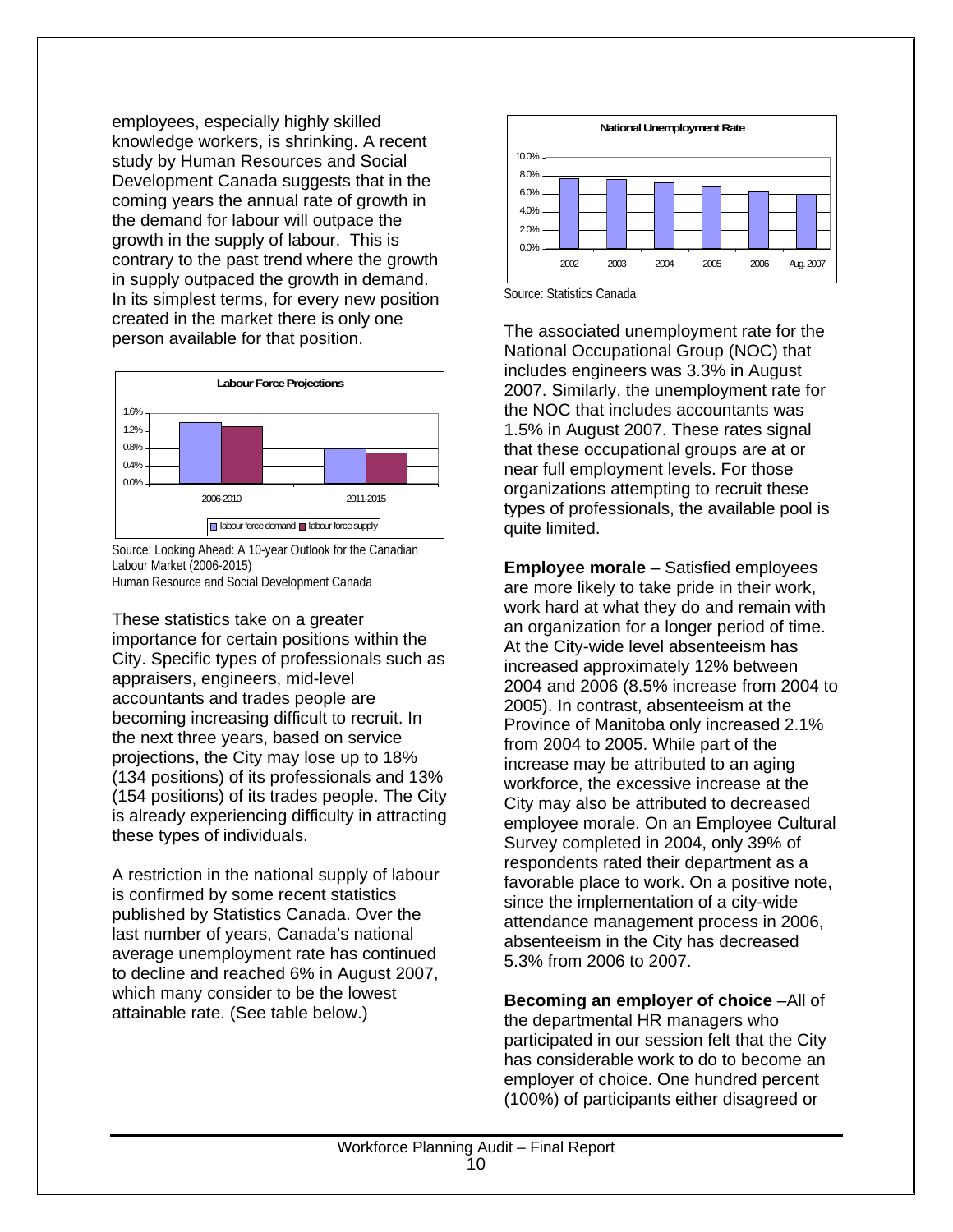strongly disagreed with the statement that "the City of Winnipeg is an employer of choice". Participants also agreed that it currently is a challenge to attract high quality staff. Further, one hundred percent (100%) of participants voted that it will be either difficult or very difficult to attract high quality staff in the future. The workforce planning process requires the organization to look at social and environmental factors to evaluate any potential impact on the workforce and service delivery. Organizations competing to attract and retain employees need to review their remuneration and benefits packages and be sure they understand the different needs of the younger candidates they are hoping to recruit.

In one recent posting for a senior financial professional, a department received several applications from external candidates and offers were made to two candidates; however, both candidates declined the offers. In another posting for a technical support professional, a department received several applications from external candidates; however, all candidates subsequently withdrew their applications citing the lower than market remuneration package as the main reason. The difficulty in recruiting was confirmed in the City's 2004 Employee Cultural Survey that found that only 31% of respondents thought their department was able to attract high quality employees.

**Capitalizing on diversity** – Public sector organizations are at the forefront of ensuring employment equity and developing a diverse workforce. One of the core competencies defined for all City employees is *Respecting Diversity*. The City of Winnipeg as a whole is a true multicultural community and the makeup of the City's own workforce should attempt to mirror that diversity.

The single largest growing segment of the labour market in Winnipeg is the aboriginal population. Currently, aboriginal people

account for approximately 7.9% of the available labour pool and a study by the Conference Board of Canada projected that to increase to over 16% by 2016. In January 2006, aboriginal people only accounted for 6.2% of the City's workforce, 1.7% below labour market availability; however, the City is making progress in that aboriginal people accounted for 8.9% of all new hires in 2006, which is 1% above the available labour pool. The current restriction in the overall labour supply, noted previously, places extra emphasis on attracting qualified candidates from the aboriginal population.

**Service delivery** - The City's

implementation of Peoplesoft had broad implications for the competencies required of staff which required training and redefining of jobs. Technology solutions will continue to replace manual operations. The City is also reviewing alternative service delivery models including private sector partnerships to deliver more services. New managerial competencies are required to negotiate and manage complex contracts with service providers including the ability to establish more sophisticated models for risk and benefit sharing.

"Only when the right employees are on board and are provided the training, tools, structures, incentives, and accountability to work effectively is organizational success possible."

*Major Performance and Management Challenges United States Government Accountability Office* 

To meet these challenges, the City must have an effective workforce planning program. At the highest level, the benefit will be the ability to continue to deliver effective and efficient services to citizens in the future.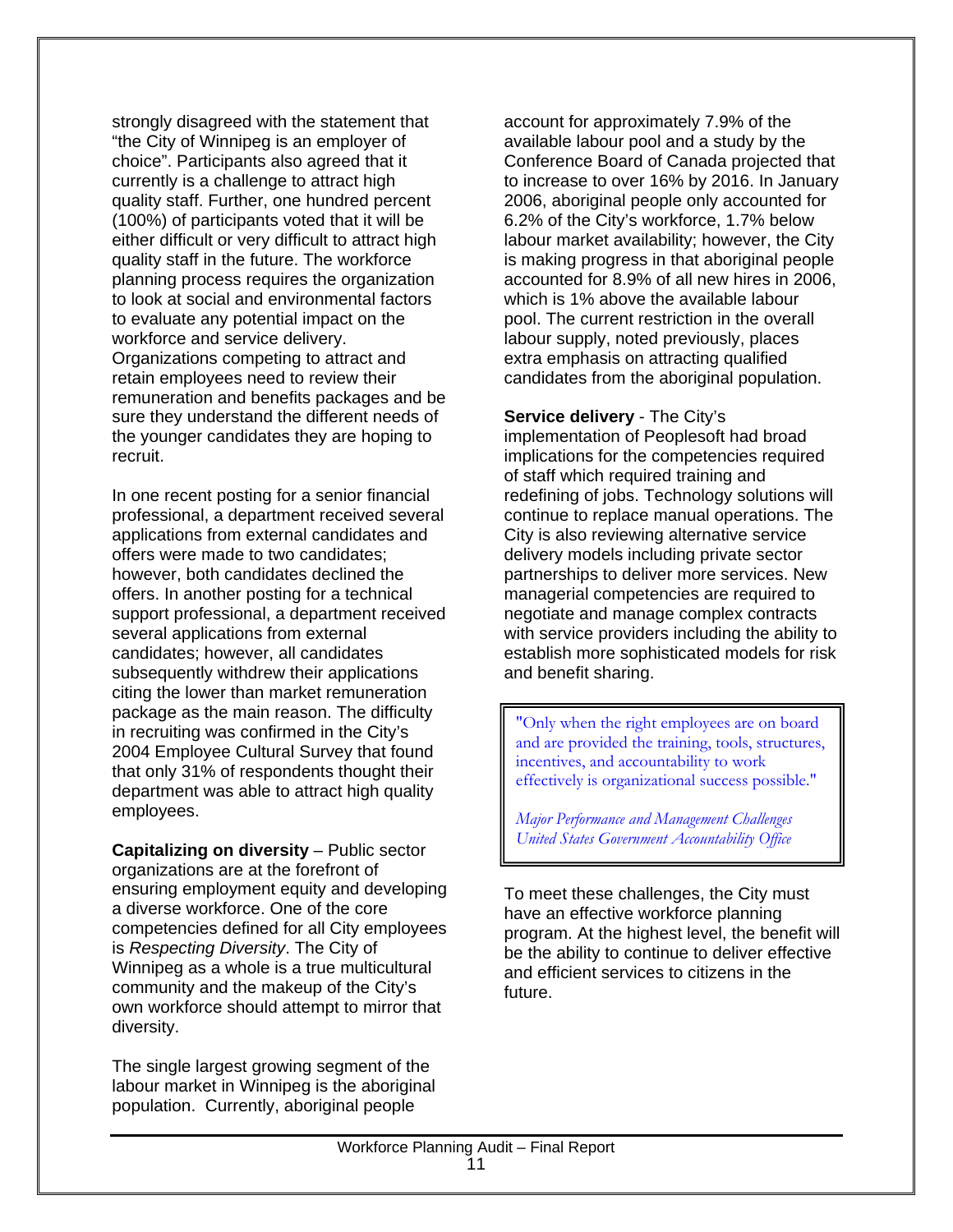# **Key Risks and Impacts Associated with Workforce Planning**

Risk is defined as any circumstance or event that has an impact on the achievement of business objectives. Accordingly, risk can be either a threat or an opportunity. The failure to seize an opportunity can negatively impact the achievement of business objectives. The key sources of risk associated with effective workforce planning include the following:

- inadequate corporate attention and direction;
- inadequate human and financial resources to conduct workforce planning;
- lack of effective tools such as training, recruitment programs and mentoring programs to support workforce planning efforts:
- **EXEC** lack of an adequate performance management process to identify existing skill gaps;
- inadequate knowledge of the external labour market to base decisions on future recruitment;
- inadequate knowledge of the competitiveness of the City's compensation packages impacting the ability to retain or recruit staff; and
- lack of on going monitoring and reporting to ensure that workforce planning is achieving its intended outcomes.

# **Human Resource Function at the City of Winnipeg**

Human resource professionals at the City of Winnipeg operate in a dynamic environment. The City employs approximately 8,500 full-time staff and nearly 2,000 seasonal staff with most being represented by one of seven different unions.

All City employees will move through a l lifecycle similar to the one depicted below:



Through these activities, human resource policies, procedures and practices affect each employee. This on-going interaction with staff means that the human resource function is an important contributor to the success of the organization.

The human resource function at the City could be characterized as a hybrid decentralized structure. This means that the responsibility for human resource activities is shared by many individuals. The governance structure for the City's human resource function includes explicit responsibilities for corporate leaders, human resource specialists and all City managers.

Since 2001, the human resource function has been headed by a Chief of Human Resources and Corporate Services (CHR/CS). (During the audit, these responsibilities were transferred to a newly created position, Director of Internal Services (DIS). The CHR/CS position was deleted.) The main human resource responsibilities of the CHR/CS and DIS positions include the following:

- **Provide strategic and tactical leadership that** ensures strong linkages and support to Council;
- act as the senior HR specialist;
- develop efficient and effective HR services;
- continuously evaluate, enhance and report on the performance of HR; and
- champion or lead HR initiatives that cross more than one department.

Reporting to the CHR/CS (now DIS) are human resource specialists located within the Corporate Services Department (now called the Internal Services Department). These specialists are responsible for the areas of labour relations, human resource development, human resource planning, equity and diversity and research.

While the portfolio of each of these specialists is diverse, all positions include the following responsibilities: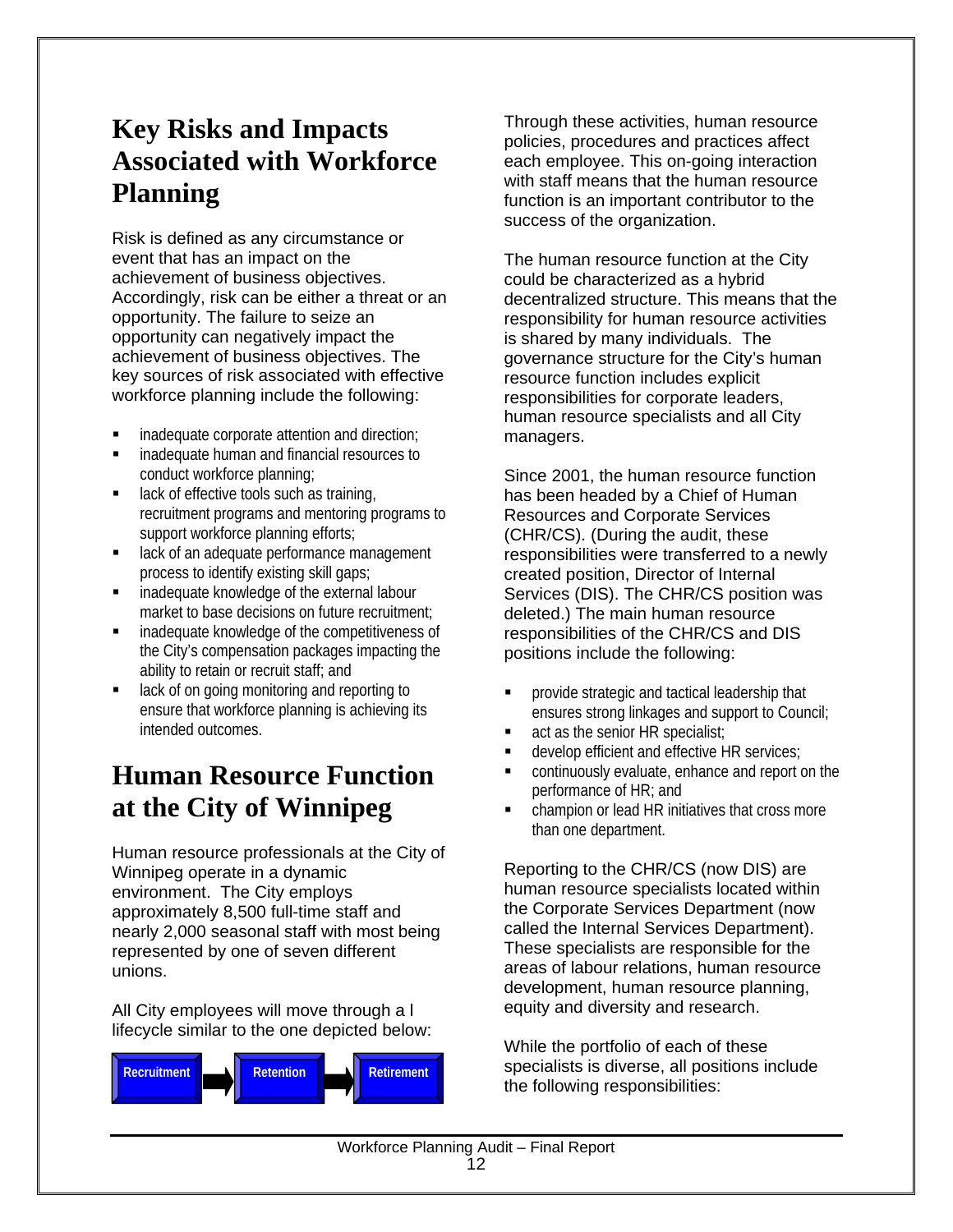- provide strategic and timely information to Council, senior management and line departments;
- research, design and implement corporate HR policies, directives, systems and services;
- provide direction and support to line departments;
- lead, coordinate and/or facilitate crossdepartmental initiatives;
- identify emerging trends, issues, risks, etc., and proactively recommend change; and
- provide specialized HR services.

Together, the CHR/CS (DIS) and the corporate HR specialists set the direction for HR policies, procedures and practices. However, the majority of the interaction between HR and City staff occurs at the departmental level. The human resource specialists in departments implement the policies/directives, systems and processes designed by the corporate staff. They also provide specialized human resource advice to their departmental line managers and staff and liaise with applicable union representatives. All departmental HR specialists are also responsible for monitoring their own environments and developing and implementing programs that are specific to their business.

Finally, the managers, supervisors and foremen in the City play a key HR role due to the level of interaction they have with City staff. Each of these individuals must be knowledgeable about and consistent in their implementation of the City's HR policies, procedures and practices.

# **Human Resource Strategic Plan**

In 2001, the CHR/CS produced a *Human Resource Strategic Plan (HRSP)*. The *HRSP* established the vision and direction not just for human resource effectiveness, but also for overall organizational effectiveness.

A dynamic and diverse workforce of highly skilled people working together to deliver excellent service to the community of Winnipeg.

*Vision Statement 2001 Human Resource Strategic Plan City of Winnipeg* 

The *HRSP* identified four immediate strategic priorities to support the achievement of the vision for human resources and organizational effectiveness:

- Training and Development (Leadership)
- Performance Management
- **Human Resource Planning**
- Classification and Compensation

The implementation of these priorities, supported by a commitment to the key success factors identified in the *HRSP*, were intended to grow a dynamic and diverse workforce. Highly skilled employees would be adaptable and flexible to respond to changing service delivery requirements. The resulting organization would be more efficient and better positioned to meet the demands of citizens.

In a workshop session conducted by the Audit Department with all the departmental human resource managers, and the corporate HR manager responsible for human resource planning, the organization's current HR risks were identified. Some of the more significant risks perceived included the following:

- **Full impact on service delivery as a result of** collective agreement process,
- inability to recruit qualified employees,
- **EXEC** legislative changes that relate to health and safety,
- inability to retain qualified employees,
- ineffective compensation and classification system, and
- benefit plans not keeping pace with market.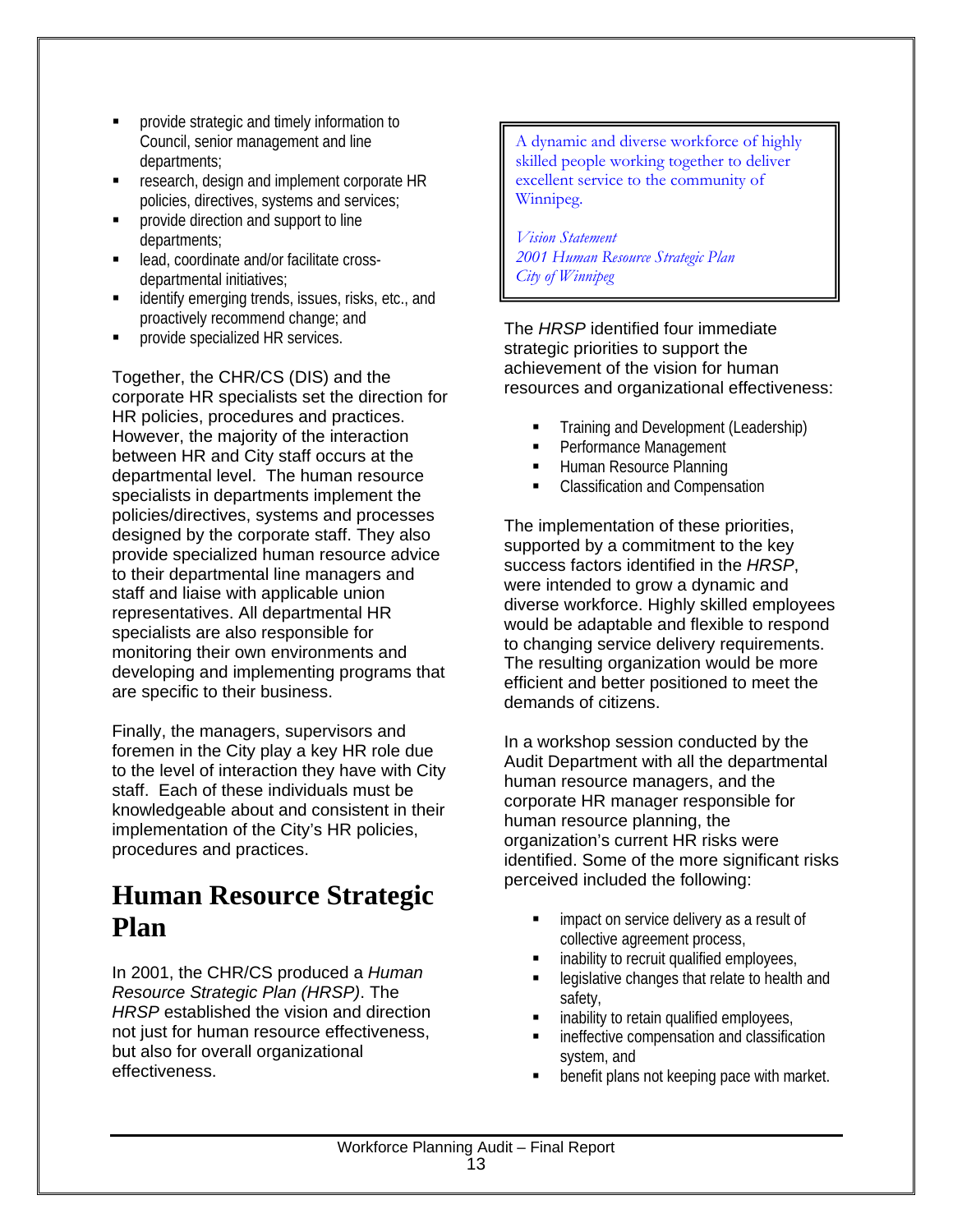The breadth of the listing illustrates the challenging environment that human resource professionals work in today. The *HR Strategic Plan* has not been updated since 2001; the broad risks identified should be considered in establishing priorities for future revisions of the *HRSP*.

# **Workforce Planning Tools at the City of Winnipeg**

Within the *HRSP*, the stated intent of human resource planning was to "develop and implement a framework to facilitate the identification of areas of change, risk and opportunity, and to prepare succession plans to meet the future needs". Initially, the focus was to be on improving information on the civic workforce and future needs through demographic analysis, a succession-planning framework, career planning requirements, workforce needs forecasting and deployment initiatives. It was acknowledged that this was a longerterm initiative that would involve consultation with several stakeholders.

Since the publication of the *HRSP*, the City has developed several planning tools. The following section will highlight some of the more significant tools and discuss how they relate to effective workforce planning:

## **Competency Initiative**

Competencies are among the best predictors of performance and should be an essential building block in all human resource systems and processes – such as strategic HR planning, recruitment, employee work planning and performance feedback, employee development, education and training, succession planning and career planning.

The senior HR leaders of the City identified competencies as a priority and, in May 2004, after considerable research and consultation, the competency initiative officially was launched under the leadership

of Corporate HR. The competency model implemented by the City provided the organization with a tool that helps to define the desired skills, behaviours and knowledge of both the current and future workforce. The importance and success of the City's competency initiative was recognized by the Human Resource Management Association of Manitoba in 2007.

The Human Resource Management Association of Manitoba awarded the City of Winnipeg the Gold Level Excellence in Leadership Award for its work in developing competencies and the ongoing work of integrating them into the organization/HR processes.

March 14, 2007

Employee participation was established as a key success factor early in the planning process. *The Leadership Architect by Lominger* was selected as the model to implement, and profiling sessions were initiated to identify the most important competencies for various positions. The profiling occurred top-down, starting with departmental directors and chiefs, then moved into departmental leadership groups. Next, profiles were developed by job function (IT, finance, foreman, customer service, etc.) since this was seen as a more efficient and effective way of determining mission critical competencies.

What does it take to be EXCELLENT as a Leader at the City of Winnipeg, now and into the future 3-5 years?"

*Focus Question for Profiling Sessions Competency Initiative City of Winnipeg*

This initiative has allowed the City to

 develop competency profiles for all levels of leaders and almost all functional areas;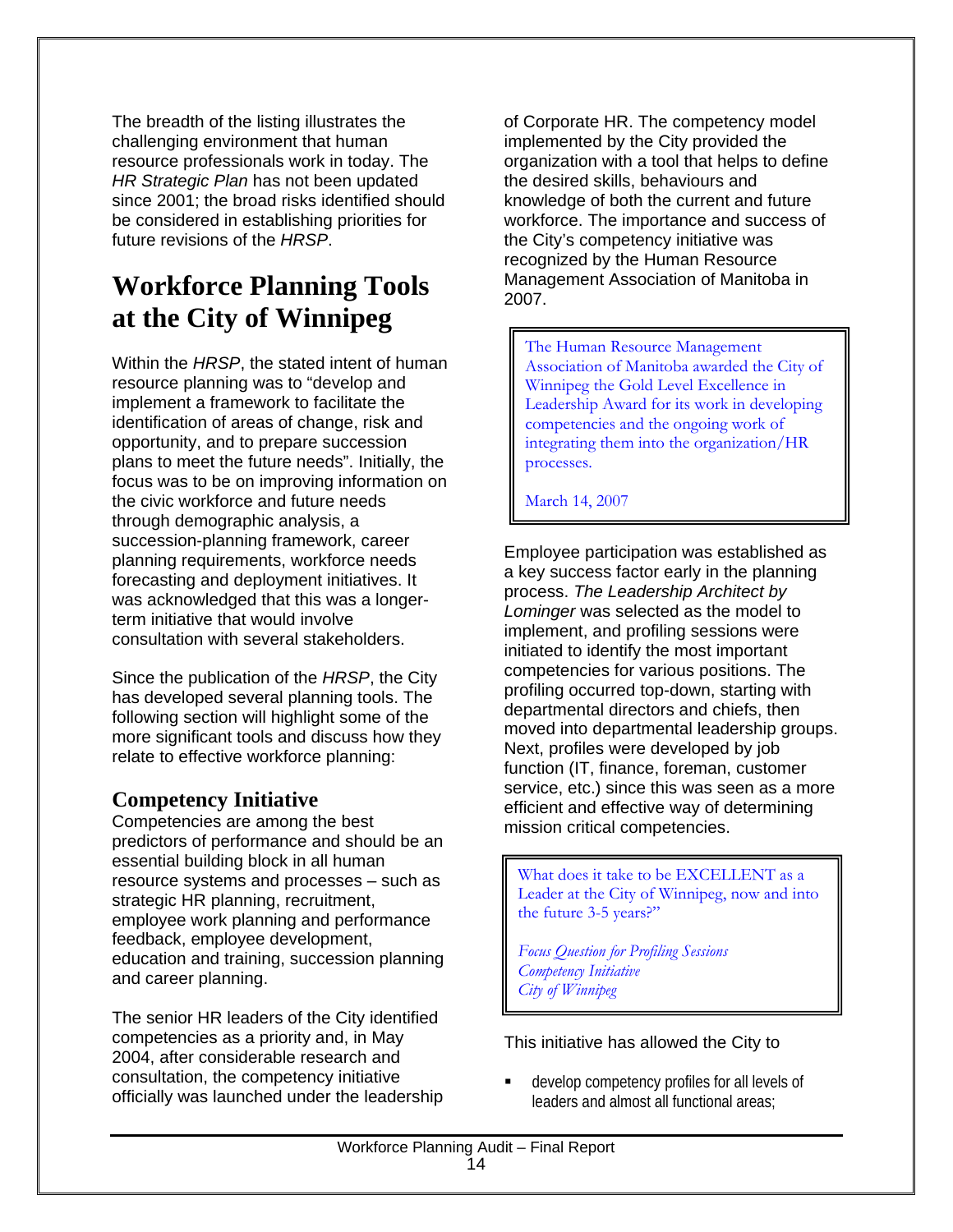- include competencies in recruitment bulletins and to build a strategic interviewing system based on competency profiles;
- align competencies with Corporate Education programs/courses; and
- integrate competencies into the Employee Work Planning and Performance Feedback System.

## **HR Performance Management**

The City of Winnipeg has developed an *Employee Work Planning and Performance Feedback Tool* that helps to ensure that the manager and employee have a common understanding of the responsibilities, goals, priorities and competencies of the position concerned.

The City of Winnipeg tool includes an employee work planning section, which is linked to the City's competency model and sets the context for the employee to understand how his/her contribution to the work unit, the department and the organization's overall goals and objectives is important. It also includes a feedback section designed to recognize employee strengths and address areas for development and an employee development section where a plan is developed to address the short or long-term training needs of an employee. The tool also includes a section for employee information and employee comments.

This tool was designed to help to ensure the proper alignment between an employee's daily activities and career objectives and the organization's goals and objectives. *The Employee Planning and Performance Feedback Tool* is important to workforce planning because it assists departments in developing a current workforce profile and identifying work requirements and gaps in the skills that will be required in the future.

## **Training & Development**

The City of Winnipeg advocates that training, education and development are critical components in improving the overall performance of the organization. Investment

in training, education & development by the City and its employees supports future readiness. Training and development was seen as a critical strategic priority in the *HRSP* to ensure a dynamic, knowledgeable and skilled workforce.

Many training and development initiatives are currently in place at the City. The Corporate Education Branch of the Human Resource Development Division has developed a course calendar, which includes more than 175 courses. Each of these courses is linked to the City's competency framework. In 2006, over 4,900 spaces were occupied for courses delivered by the Corporate Education Branch.

A joint City/CUPE fund was also set up in 2000 to support training and education for CUPE employees. There was recognition that the City was undergoing significant change in terms of technology, restructuring, & budget reductions and it was identified that an investment was needed in education, training and staff development. As a result, the City/CUPE Joint Education Fund was created to be used for education training and staff development of members of the CUPE bargaining unit. Just under \$7 million was provided for training for these City employees over six years, resulting in thousands of learning opportunities.

In addition to the joint City/CUPE education fund there is also a City/WAPSO Professional Development Fund that was created to be used for education, training, and professional development of members of the WAPSO (management) bargaining unit. Departments also include training dollars in their general budgets each year to be used for specialized training and development opportunities.

## **Diversity Report Card**

The City's Diversity Report Card, which is an annual report from the CAO to the Citizen Equity Committee, is an excellent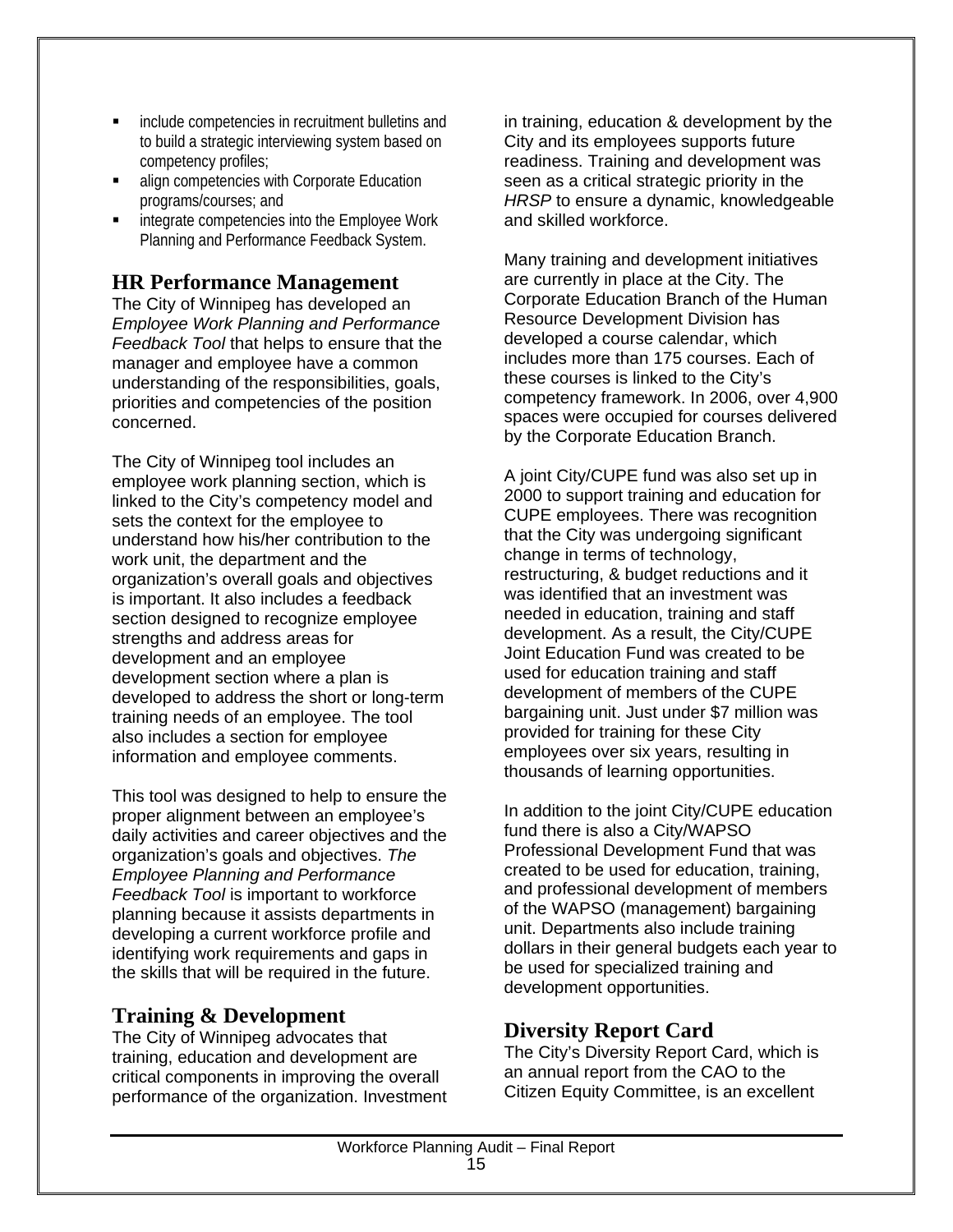tool to monitor progress in achieving benchmarks for the employment of designated groups. The City has identified group representation benchmarks for the percentage of

- women in the workforce,
- aboriginal people in the workforce,
- visible minorities in the workforce, and
- persons with disabilities in the workforce.

Increasing the representation of all these groups is a commendable goal and some City departments, with the support of and in some cases funding from Corporate HR, have implemented positive initiatives to achieve the desired results. (See highlight box below.)

The Department recruits from the aboriginal community and places students, with the caveat that they stay in school, in either the Recreation Technician training stream or the Instructor Guard training stream. They get classroom and practical training (including advanced swimming lessons). We then 'hire' these staff to work in the summer recreation programs and many move up to part time and even permanent positions. In the Instructor Guard stream, we hire them as Instructor Guards in part time positions. This assists with both our recruitment and diversity goals.

*Youth in Community Services Initiative*: *Community Services Department* 

## **Workforce Planning Guide**

The *Workforce Planning Guide* developed at the City of Winnipeg presents a step-bystep framework for managers to follow in developing workforce plans for their departments. This guide was intended to be flexible so that users can concentrate their efforts on those steps in the process most critical to their needs. The guide recognizes that the workforce planning process should

serve the specific department or work area needs and is not an end in itself.

The *Workforce Planning Guide* utilizes a three phase, 8-step process.

#### *Phase 1*

**What work must your department or work area do to accomplish its mission, achieve its goals, and implement its strategies? Step 1** Analyze Strategic Goals and Objectives **Step 2** Determine Future Functional Requirements

#### *Phase 2*

**Who can do what needs to be done and how will they do it? Step 3** Develop a Future Workforce Profile (Demand) **Step 4** Develop a Current Workforce Profile (Supply) **Step 5** Identify Workforce Requirements (Gap / Surplus Analysis)

#### *Phase 3*

**Choosing the Right Strategy Step 6** Develop a Workforce Plan **Step 7** Implement the Workforce Plan **Step 8** Evaluate the Workforce Plan

We compared the City's *Workforce Planning Guide* to workforce planning documents used by other organizations. We found that the City's guide compared favourably and included all the elements that would be considered "best practices" for workforce planning.

# **Departmental Implementation of the Workforce Planning Guide**

In the second part of the session and through follow-up interviews with departmental HR managers, we discussed implementation of the Workforce Planning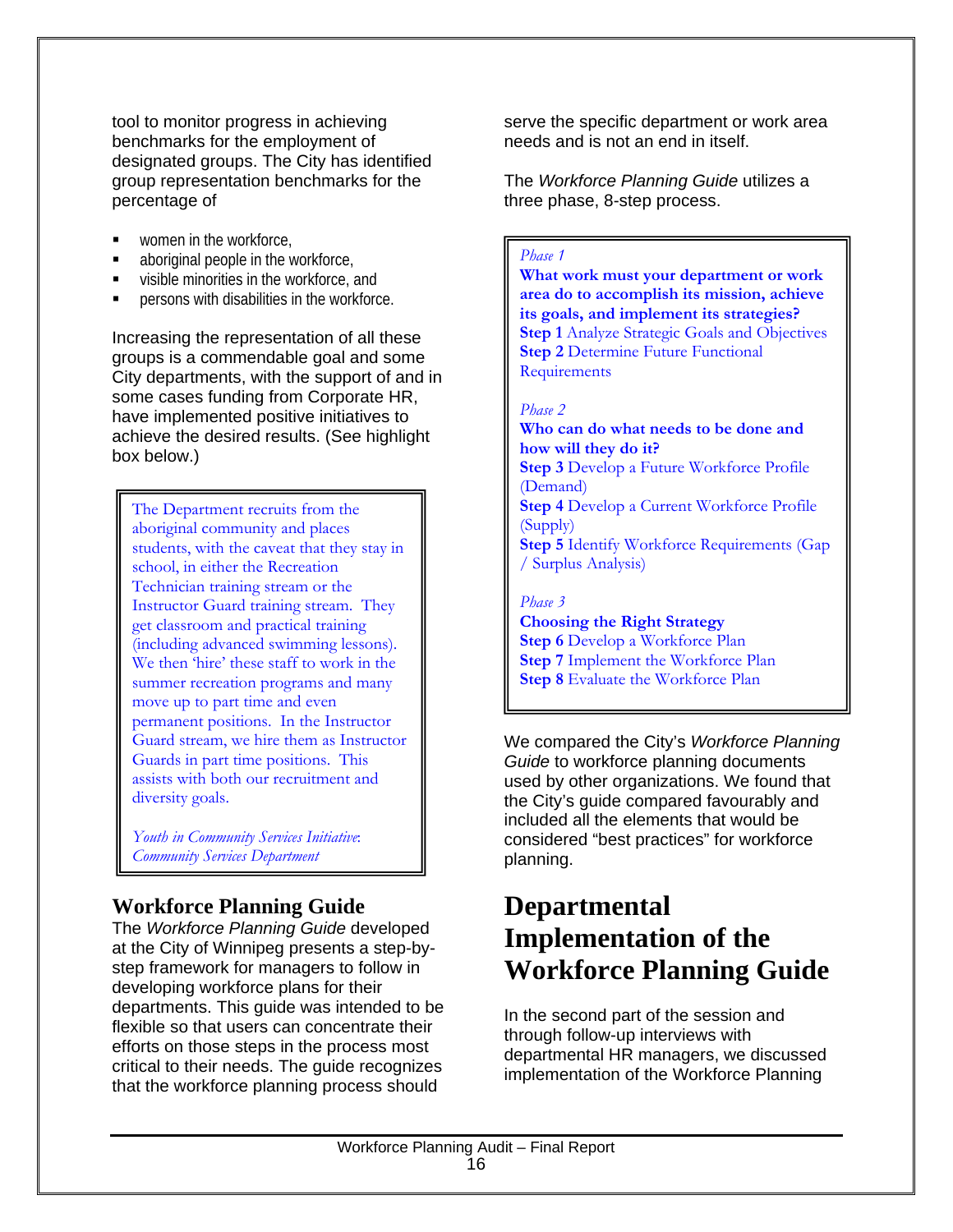Guide. As the graph below indicates, all HR managers were aware of the guide.



The process defined in the guide is simple in outline but depends on rigorous and comprehensive analysis of the organization's business, workforce, and strategic direction. During our session, we asked the HR managers if the *Workforce Planning Guide* provides sufficient guidance to allow them to develop a workforce plan for their department.

The opinion of the majority of the HR managers was that the guide provides sufficient guidance to allow them to develop a workforce plan. In those instances where a department requires additional guidance, a request could be made to Corporate HR for assistance. A minority believed that the guide had to be customized to be useful in their environments. This could require significant time and effort.



The following sections will highlight the status of implementation of the *Workforce*  *Planning Guide* according to the departmental HR managers.

## *Phase 1*

**What work must your department or work area do to accomplish its mission, achieve its goals, and implement its strategies? Step 1** Analyze Strategic Goals and Objectives **Step 2** Determine Future Functional Requirements

The first phase involves the analysis of a department's goals and objectives in order to understand the internal and external factors that will influence the department's future needs (or demand) for labour. When reviewing the department's direction, the aim is to develop a good understanding of the future mission, vision, business plans and goals, and the implications this may have on the workforce. City services have evolved over time and the skills required to support those services have also evolved due to technology and other factors.

The second step in this phase, *determine future functional requirements*, requires an examination of the external environment. The external environment needs to be scanned to identify any factors and trends that may impact on the department's direction and its workforce. An environmental scan is a systematic analysis of trends and external forces across a range of factors. Tools used to conduct an environmental scan include:

- STEEP analysis consideration of social/cultural, technological, environmental, economic and political/legal factors.
- SWOT analysis a review and analysis of the department's internal and external strengths, weaknesses, opportunities and threats.

Through the City's business planning and budget processes, virtually all departments have defined strategic business goals and objectives. During the workshop with departmental HR managers, 88% indicated that their department had defined specific strategic business goals and objectives.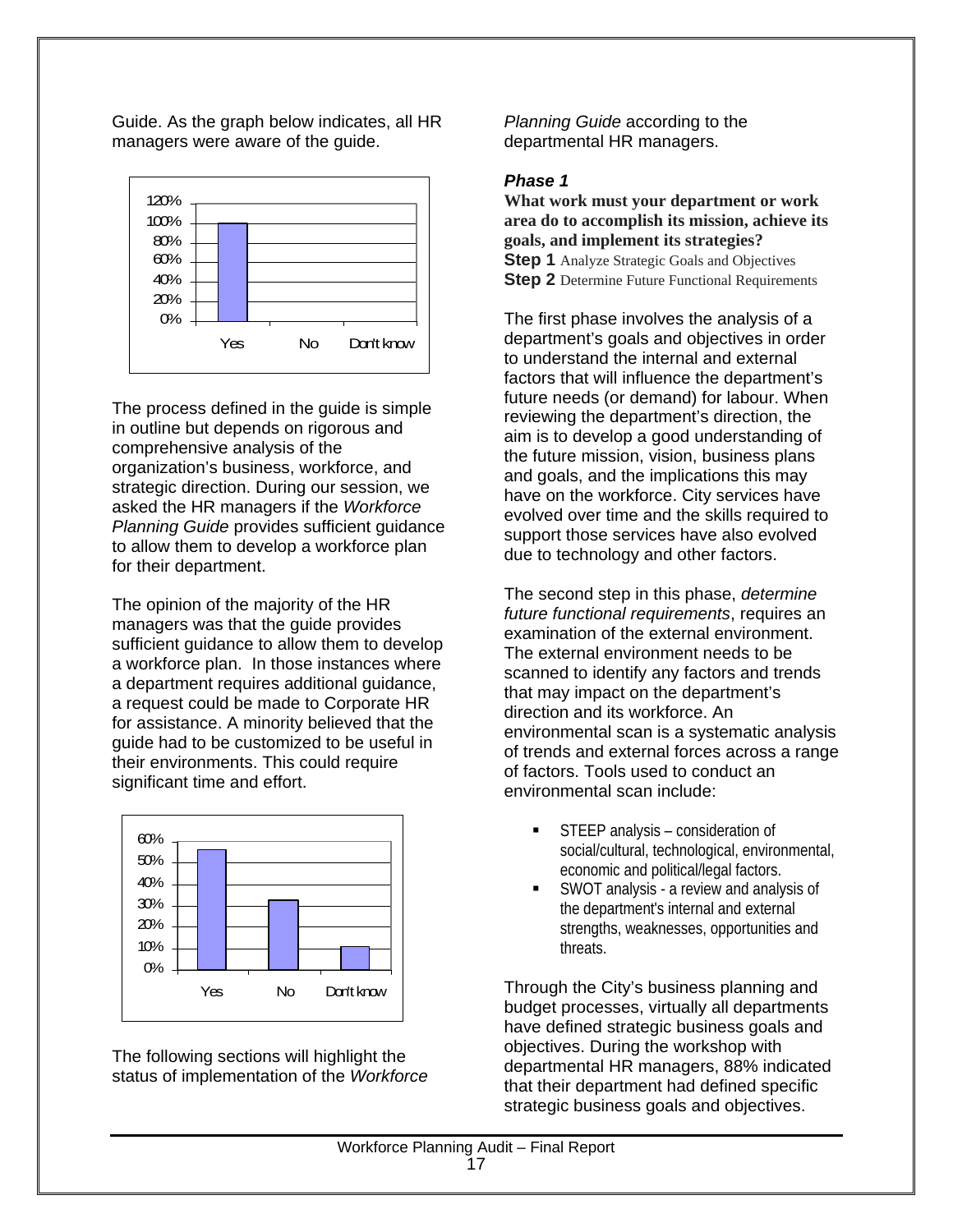

The business planning process also requires departments to develop a description of operational issues (a risk assessment). These plans are then submitted to and reviewed by the CAO Secretariat. This information serves as a good foundation for the development of a workforce plan.

#### *Phase 2*

#### **Who can do what needs to be done and how will they do it?**

**Step 3** Develop a Future Workforce Profile (Demand) **Step 4** Develop a Current Workforce Profile (Supply) **Step 5** Identify Workforce Requirements (Gap / Surplus Analysis)

Phase 2 provides an understanding of the current workforce and the pressures placed on the department to develop that workforce to meet future business objectives and goals. The first step in Phase 2 involves the development of a future workforce profile. To do this, the department needs to identify those positions that are critical to the achievement of business objectives and then forecast the future competency mix and staff size that will be required to meet future departmental goals. During the workshop with departmental HR managers, we asked if they had identified the current positions within their departments that are critical to the achievement of their business objectives. Only eleven percent (11%) of the participants indicated that they had identified all critical positions; 22 % indicated that they had not; and 67% indicated that they had identified some of

the positions critical to the achievement of their objectives.



We then asked if the departments had a good understanding of the key competencies that would be needed in the future. The results for this question were more positive. Seventy-eight percent (78%) of participants indicated that they had a good understanding of the key competencies that would be needed in the future. During our follow-up interviews with the departmental HR managers many suggested that the skills necessary for employees to adequately perform their jobs will increase, but there should not be a significant transformational change in the competencies overall.



As a resource, departments can use the City's competency framework for a consistent description of the skills, knowledge and behaviours that are important and required for various positions. For example, the Property Assessment Department identified a need for more staff with the necessary competencies to fill valuation positions and implemented a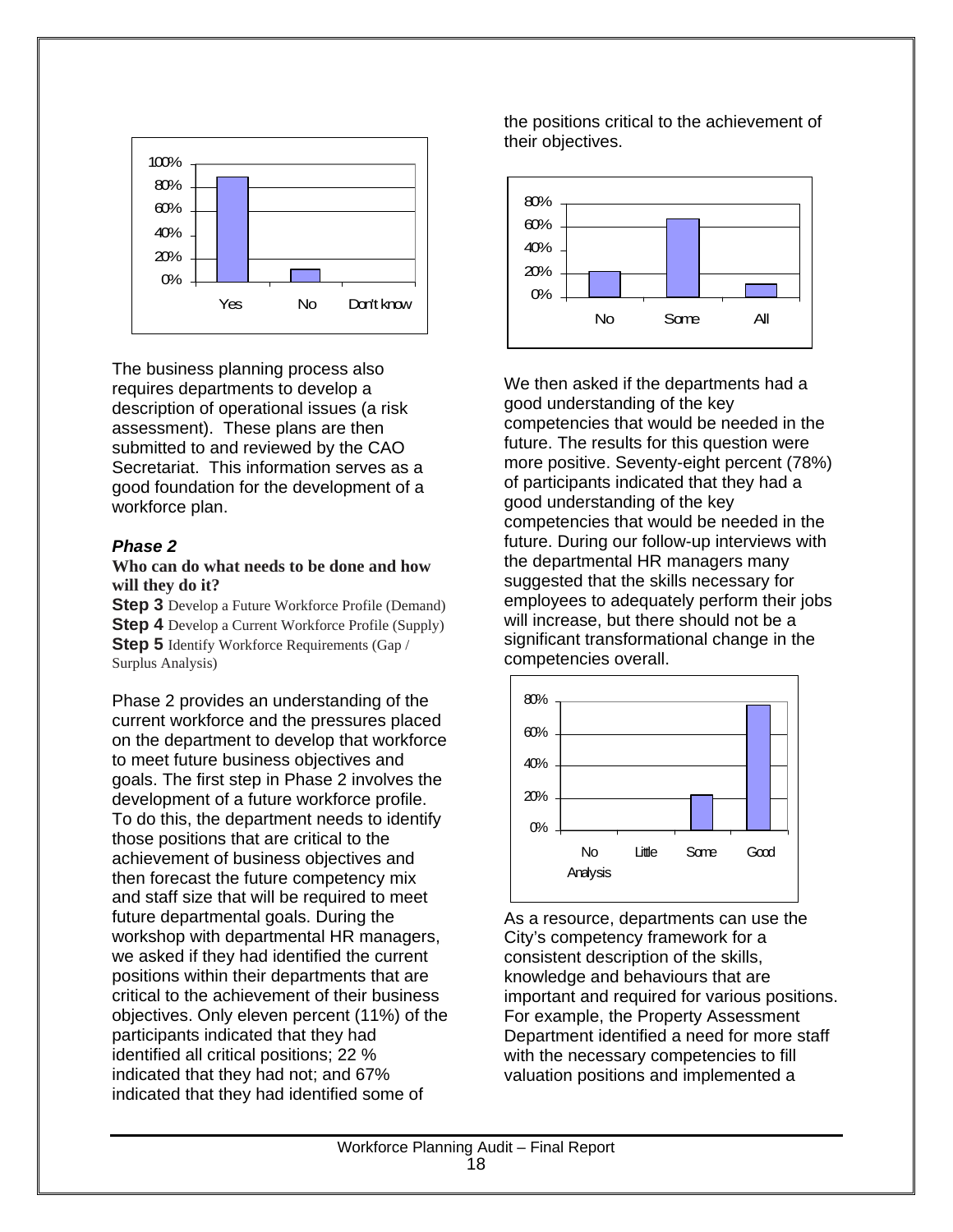recruitment program to address those needs. (See highlight box below.)

The Department has identified succession management for the valuation positions as a major risk. This is due to the shortage of qualified people in the Valuation Industry in Canada.

To address this situation, we have initiated a Valuation Positions and Recruitment Plan project whose main goal is to develop and implement a detailed and aggressive marketing and recruitment plan with strategies aimed at increasing the public's awareness of the property assessment/ appraisal industry and recruiting qualified candidates to valuation positions. By increasing awareness, we will be able to attract interested parties to become involved in the profession.

The expectation is that this project will address the longer-term shortages, which will occur in the next 5 years. In order to address the current shortages we are working with CUPE to aggressively attract both City of Winnipeg and outside candidates who may be interested in the profession but require assistance in gaining the required qualifications.

*Valuation Positions and Recruitment Plan Project Property Assessment Department City of Winnipeg*

The next question posed to the departmental managers assessed their knowledge of how their staff size for the required competencies may change in the future. The responses were not as encouraging with twenty-two percent (22%) indicating that they had performed this analysis; 56% indicating that they had done some forecasting; and 22% indicating that they had done no forecasting. Understanding future changes in the workforce is a critical step in developing a workforce plan.



The second step of this phase requires the development of a current workforce profile which includes an analysis of the current supply. When we asked the departmental HR managers to what extent had they analyzed the make-up of their current workforce, 33% responded that they had carried out a full analysis, while 56% indicated that they had performed some analysis.



We were a bit surprised at this level of response since forty five percent (45%) of the managers also indicated that it was either difficult or very difficult to retain staff. In discussions, managers indicated that there is ambiguity about the future direction of the City in some cases and that this impacts the ability to develop competencies.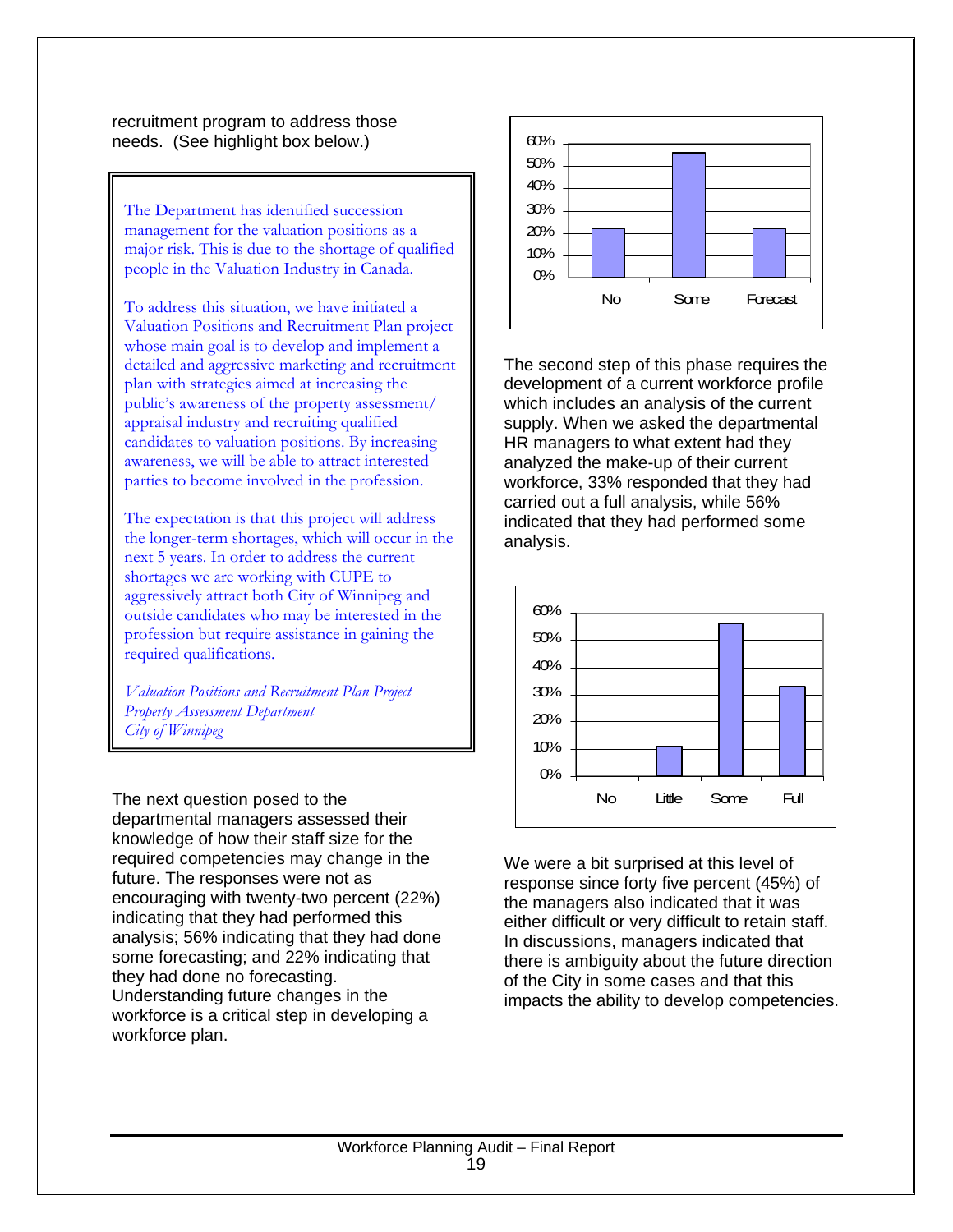

A majority (89%) also indicated that it was either difficult or very difficult to currently attract and hire staff and a full 100% indicated that they foresee having either a difficult or very difficult time in attracting and hiring staff in the future.



The lack of analysis of the current labour supply means that the City is not well positioned to identify the areas or job functions that are most at risk.

In the opinion of the HR managers this anticipated degree of difficulty in retaining and attracting staff may relate to the fact that the City of Winnipeg is not viewed as an attractive place to work. All HR managers either disagreed or strongly disagreed with the statement that the City of Winnipeg is an "employer of choice".



Issues such as salary and benefits, reputation and negative media attention were identified as reasons why the City is not viewed as a favorable employer. Some managers also expressed the belief that the City needs a shared human resource strategy that is endorsed by Council, the Public Service and the Unions. This would provide needed leadership to focus on barriers preventing the City from becoming an organization that can compete strategically in today's challenging labour environment.

The HR managers also noted that staff with specialty certifications and/or police experience are being lured away by organizations that are willing to pay a premium for these talents. The HR managers did recognize that they need to have discussions with their employees to determine the support required to acquire the necessary competencies for the future.

The final step in this phase is an analysis of the current versus the future workforce profile. If there is a projected short fall (when projected supply is less than forecasted demand) effective strategies such as recruitment, training and succession planning need to be developed and implemented. Some departments have undertaken this analysis and have developed strategies to address identified gaps. They have worked within their departments and current budgets to find creative ways to plan for their future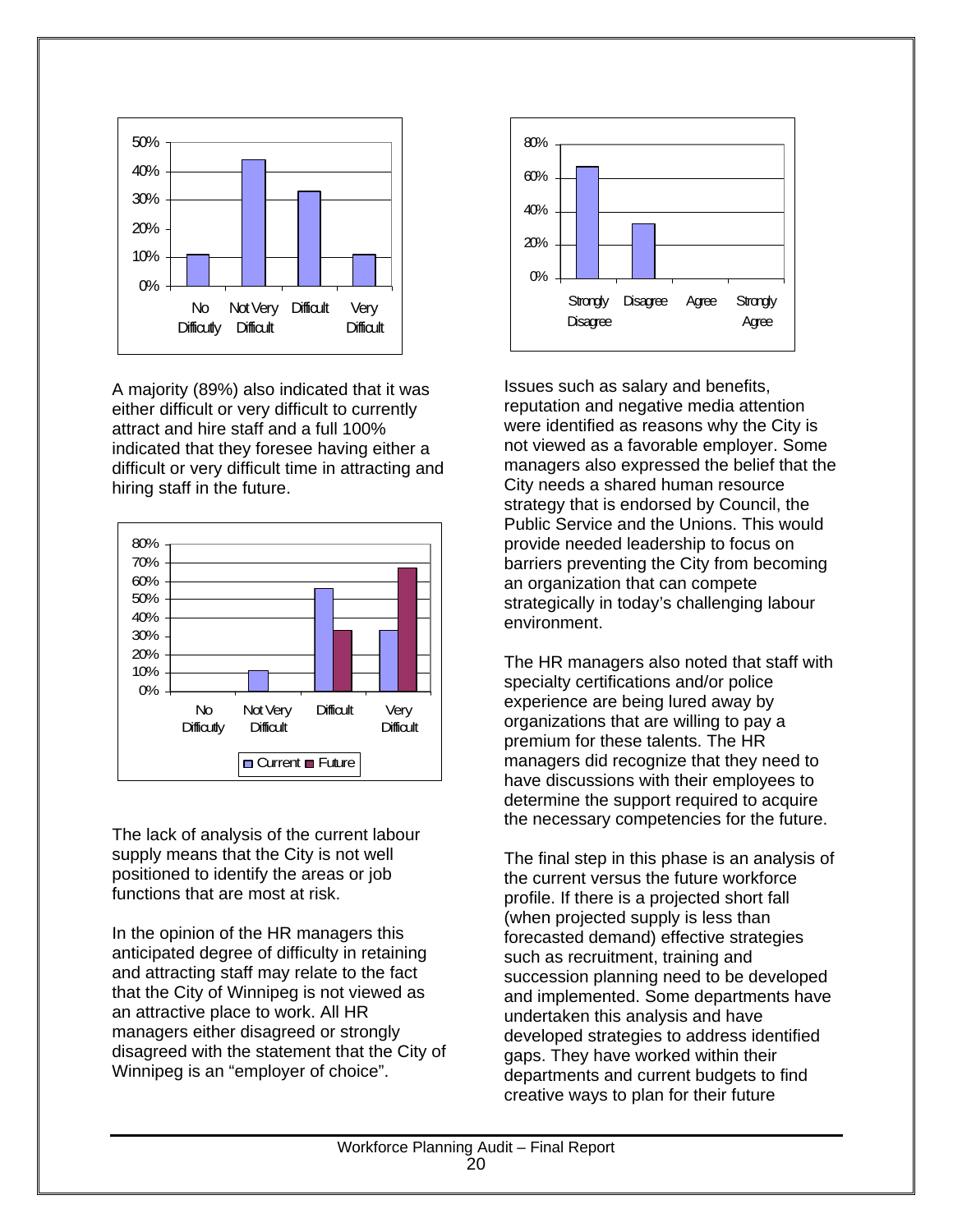demands. Other departments have not gathered and analyzed the information to be able to complete this analysis. Without a good understanding of the complete picture, it is not possible for the City to answer the question, "Who can do what needs to be done and how will they do it?"

As an example of a proactive recruitment initiative, the Water and Waste Department created an engineer-in-training program:

The Department has created the Engineer-in-Training (EIT) Program to:

- 1. provide graduate engineers the work experience necessary to become a registered professional engineer in Manitoba,
- 2. expose the individuals to a broad cross section of engineering skills in the 4 Water and Waste Branches
- 3. provide guidance and mentoring to the EIT,
- 4. allow the EIT to gain and demonstrate a higher level of municipal engineering skills which will provide a solid foundation for development in the later portion of the program.
- 5. provide opportunity to fill vacant engineering positions in the Engineering Division with qualified in-house individuals.

The individual would rotate through four Water and Waste branches on an annual basis which will provide four years of supervised training in four branches. Upon completion of the rotation, the EIT would then have the opportunity to apply for any vacant engineering positions that may be available. The EIT will remain in the program until such time as they become successful in an engineering position. Upon successful promotion, a new EIT will be hired and placed into the program.

*Engineer-in-Training Program Water and Waste Department City of Winnipeg* 

We believe that this is the type of program that is needed on a broader scale within the City to address skill gaps in other professions.

As a second example, the Public Works Department, in conjunction with other

departments and with support from Corporate HR, has implemented a program to assist internationally-trained engineers:

The Public Works Department (along with Water and Waste and PP&D) has developed a relationship with some educational groups and institutions. For example, we provide a paid work experience for IEEQ students (Internationally Educated Engineers) so they can qualify for the Canadian standard. This program is a way for internationally-educated engineers to be considered academically qualified by the Association of Professional Engineers & Geoscientists of Manitoba (APEGM).

This is a 12-month program, divided into two parts. The first eight months consist of seniorlevel engineering courses and the last four months consist of a paid co-op experience.

In 2005 and 2006, we were able to give work to several participants and two of the participants are now employed full-time with the City as engineers.

*Public Works Department City of Winnipeg* 

HR managers noted that they have limited time and resources to undertake these types of broader initiatives. In some instances, participants believe that when issues cross several departments they require a City-wide solution. For example, there was recognition that greater use of technology will not only require new competencies but more flexibility in collective agreements.

The absence of critical information such as future competency requirements and the workforce supply leaves the City susceptible to not being able to recruit qualified employees which may have a detrimental effect on the cost and quality of future service delivery.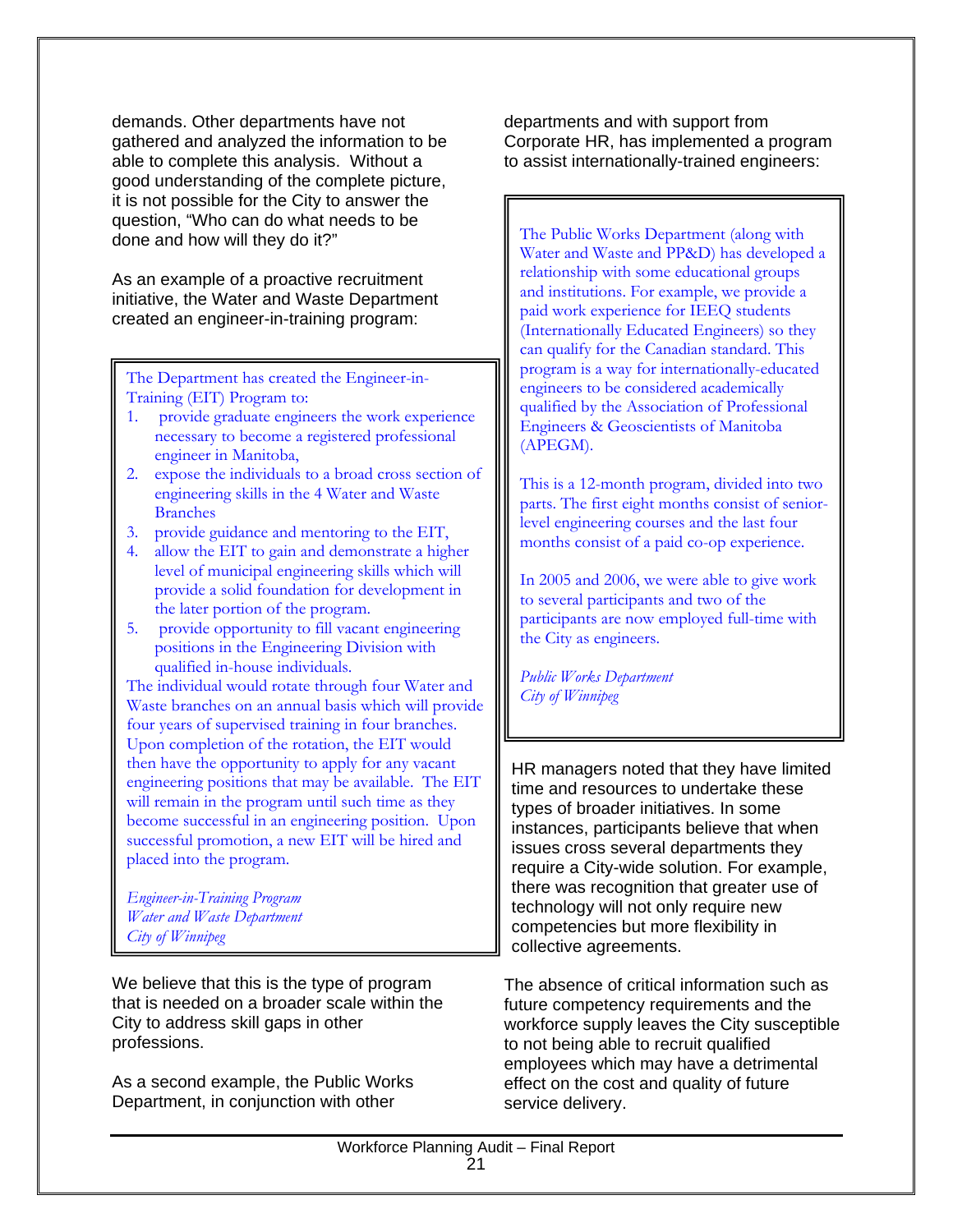#### *Phase 3*

## **Choosing the Right Strategy**

**Step 6** Develop a Workforce Plan **Step 7** Implement the Workforce Plan **Step 8** Evaluate the Workforce Plan

Phase 3 involves the development of strategies to address the identified gaps or surpluses. Once the plans are formalized, they must be implemented and evaluated. The first step in Phase 3 involves the development of the workforce plan. During the HR manager's session, we asked the participants if their department has developed strategies or programs to address staffing areas that are "at risk". Twenty two percent (22%) indicated that strategies have been developed; 56% indicated that some strategies have been developed for some areas; and 22% indicated that no strategies have been developed.



To assess fully the effectiveness of a workforce strategy and associated plan, departmental HR managers should be able to answer some of following questions:

- Did the strategy achieve its objectives?
- **If not, have the department's strategies on which** the plan is based changed? Are other factors preventing attainment of the goals?
- **What worked well? What could be improved?**
- Were there any unexpected outcomes?
- Have the conditions changed so that the strategies and actions need to be modified?
- Do the workload and workforce gaps still exist?
- Are the skills of employees being developed quickly enough to become effective?

Through our follow-up interviews with departmental HR managers, we noted that while none could provide us with a formal workforce plan, some departments had performed significant analysis and developed and implemented strategies to mitigate identified risks. These departments were also monitoring the most critical aspects of their plans. In these cases, the only factor preventing them from providing us with a copy of a workforce plan was the time required to formally document their activities.

In other cases, a more concerted effort has to be made to ensure that the implemented strategies are targeting the highest risk areas. The next step for these departments will be to monitor the initiatives to ensure the expected results are achieved and the known risks mitigated.

Finally, some other departments still need to perform considerable analysis to fully understand the potential workforce gaps before they will be able to develop strategies aimed at the highest risk areas. Some departmental HR managers indicated that the resources (time, money and people) required to undertake workforce planning is just not available. These departments provide numerous public services making the development of a formal workforce plan that much more difficult. At the same time, a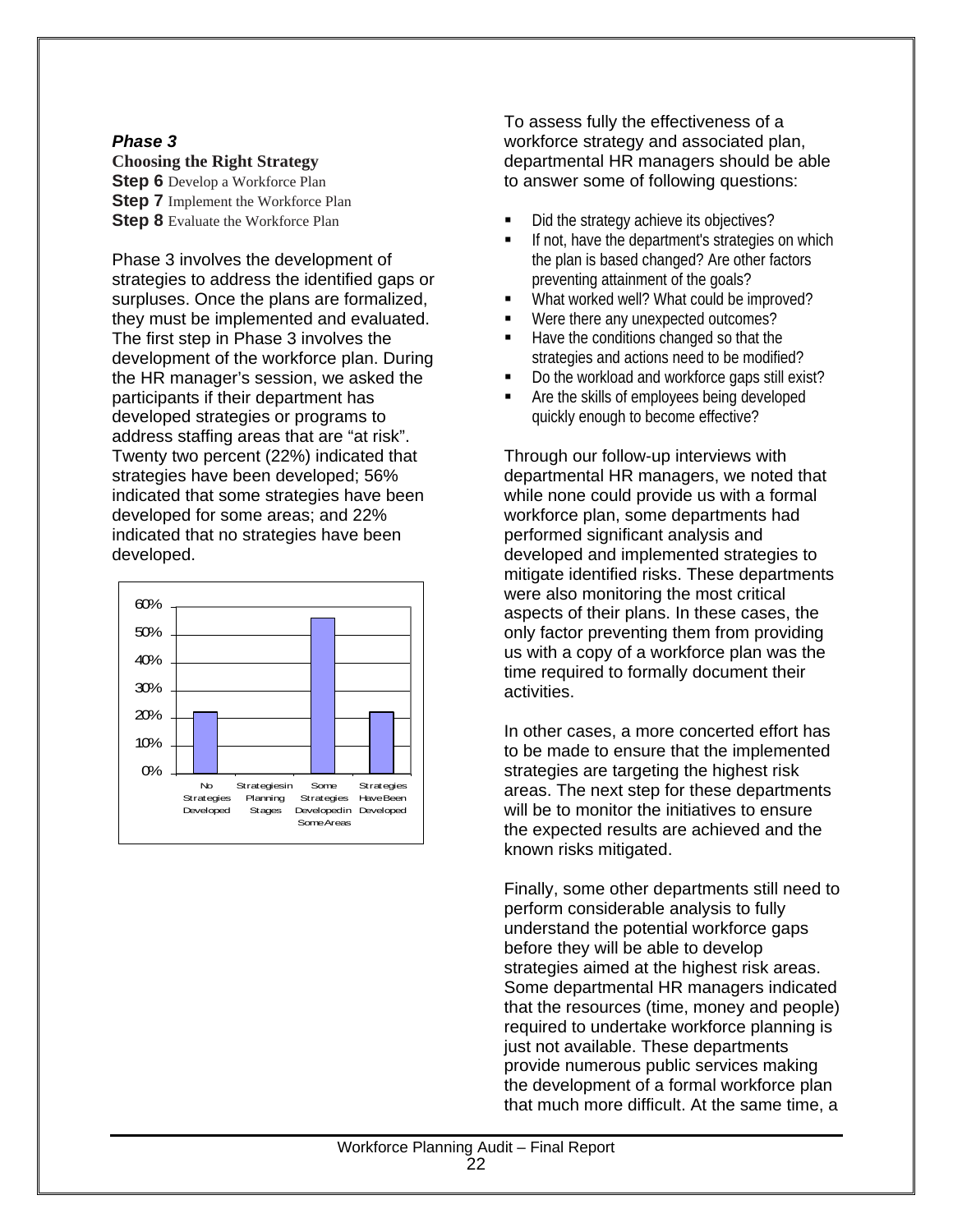plan is that much more critical due to the impact that one key employee can have on the ability to continue to deliver that service.

Departments that do not engage in systematic reviews of their workforce planning efforts are at risk of being unable to respond to changes as they occur and, ultimately, of being unable to achieve their business goals.

# **Corporate Governance**

The governance structure for the City of Winnipeg's human resource program is described in *Administrative Directive No. HR-001*. The *Directive* defines the roles, responsibilities, decision making authority and accountability with respect to human resources. The CAO has delegated most responsibilities relating to human resources to the CHR/CS (now DIS). The key HR responsibilities of the CHR/CS (DIS) include the following:

- provide strategic and tactical leadership that ensure strong linkages and support with Council;
- act as the senior HR specialist;
- develop efficient and effective HR services;
- champion or lead HR initiatives that cross more than one department; and
- continuously evaluate, enhance and report on the performance of HR.

Reporting to the CHR/CS (DIS) are several corporate human resource specialists. Their key responsibilities include:

- provide strategic and timely information to Council, senior management and line departments;
- research, design and implement corporate HR policies, directives, systems and services;
- provide direction and support to line departments;
- lead, coordinate and/or facilitate crossdepartmental initiatives;
- identify emerging trends, issues, risks, etc., and proactively recommend change; and
- provide specialized HR services.

Together, the CHR/CS (DIS) and the Corporate HR specialists set the direction for HR policies, procedures and practices. The CAO has also delegated to department directors the responsibility to participate on committees and working groups to address various inter-departmental HR issues. Reporting to the departmental directors are departmental human resource specialists who implement the corporate policies and provide specialized human resource advice to departmental managers and staff. Collectively, these are the key human resource positions and associated responsibilities that have been created to support and develop the City's workforce. The department directors are responsible for reporting to the CAO on the results of all department programs including workforce planning. The CHR/CS (DIS) is responsible for reporting to the CAO on the overall performance of the human resources program.

In interviews, the former acting CHR/CS indicated that he believed that the current governance structure was clear and appropriate but that the "devil is in the details". He noted that issuing a directive is one thing but making if function effectively is another matter. In his view, the City has good tools and policies in place but they are not always functioning adequately. He believed that it was his responsibility to provide corporate direction but that implementation of workforce planning was the responsibility of the departments.

When we spoke to the Manager of Human Resource Planning and Services, he expressed a similar viewpoint. He indicated that in the City's decentralized environment, the corporate role was to provide general direction and then offer support upon request. Specific to workforce planning, he and his staff developed the *Workforce Planning Guide* and then offered assistance to help departments in their implementation efforts. He was not aware of the extent to which departments had used the *Workforce Planning* Guide or whether or not they had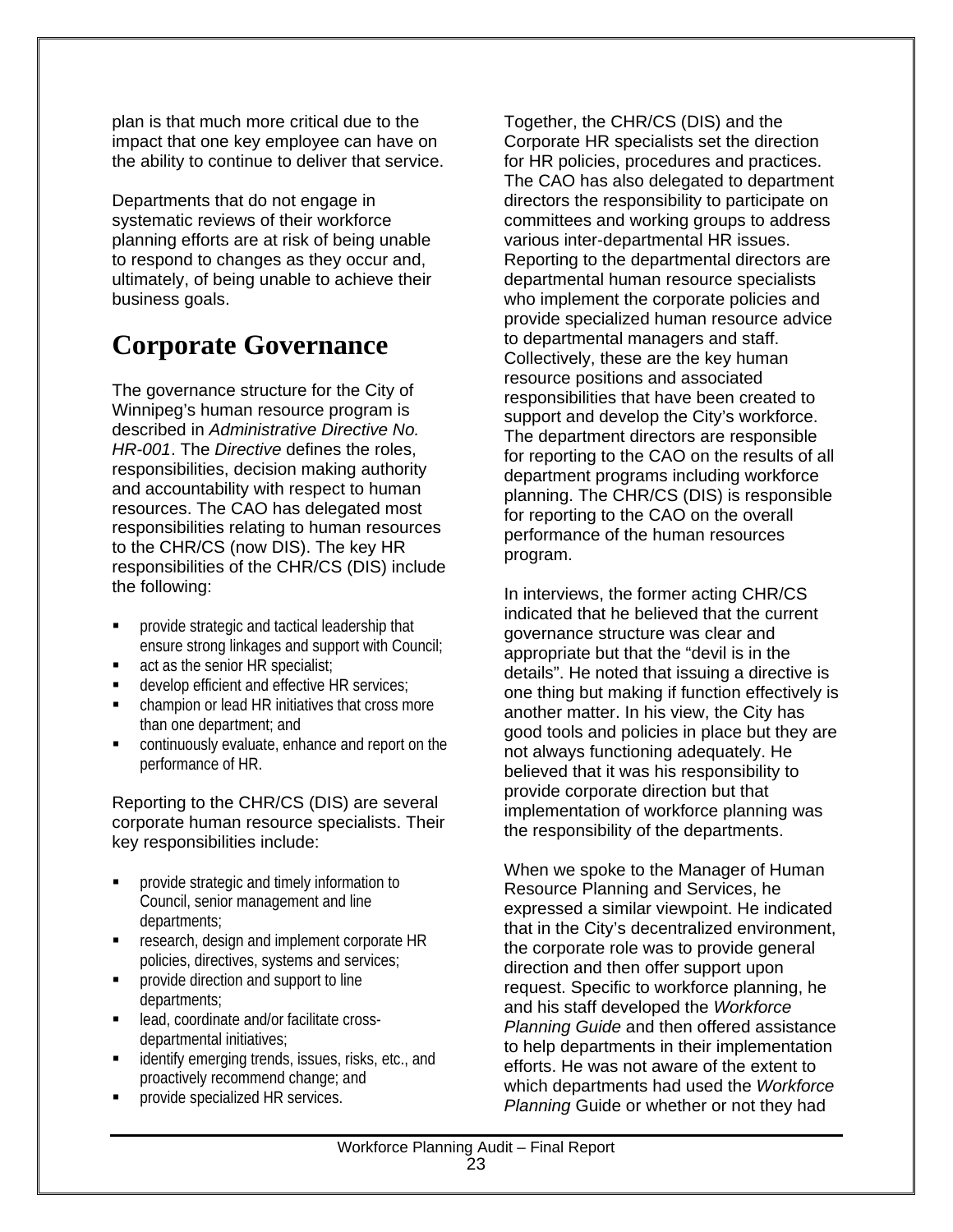developed any workforce plans. He did not see it as a Corporate HR responsibility to monitor departmental implementation.

We asked the departmental HR managers about the level of direction and support they receive from Corporate HR:



As the chart above indicates, overall, the departmental HR managers thought that the support they receive from Corporate HR is better than the level of direction, but that there was room for improvement in both areas. All participants believed that Corporate HR needs a strong leader to address the corporate-wide issues that are beyond the scope of individual departments. They noted that there had not been a permanent incumbent assigned to the position of CHR/CS for the past couple of years. Instead, an individual was assigned an "acting" role and served more in a caretaker capacity in anticipation of a future permanent incumbent.

In general, Departmental HR managers appreciated the development of standard tools (workforce planning guide, competency framework, performance management system, training and development programs) to assist in the implementation of workforce planning. At the same time, they noted that often tools required modification to be used effectively in their departments. Some HR managers have modified and used the corporate tools to develop processes that are effective in their own environments to help them in fulfilling their departmental responsibilities.



While the authority and responsibility to implement HR initiatives such as workforce planning was delegated to departments through *AD HR-001,* the accountability to continually evaluate, enhance and report on HR results remains with Corporate HR. To date there has been little evidence of the exercise of this accountability from Corporate HR. The Acting CHR/CS advised us that there is "no formal reporting process in relation to HR issues to Executive Policy Committee (and, hence, Council)". The Manager of Human Resource Planning and Services also indicated that there is "not a lot of reporting being provided to Council relating to HR issues". He further noted that with the change in the requirements for departments to no longer submit full business plans, Corporate HR does not have access to the level of information it did in the past. There has been no attempt to initiate a formal process for obtaining information on workforce planning on an ongoing basis from departments. The reporting process developed to gather information on equity and diversity initiatives from departments could be used as a model.

Ineffective monitoring of the implementation of the workforce planning program along with a lack of information has impacted the ability of the CHR/CS and Corporate HR to identify significant trends and risks and to lead broader HR solutions that cross departmental boundaries. The absence of a well-coordinated approach to workforce planning by Corporate HR has resulted in some departments being better positioned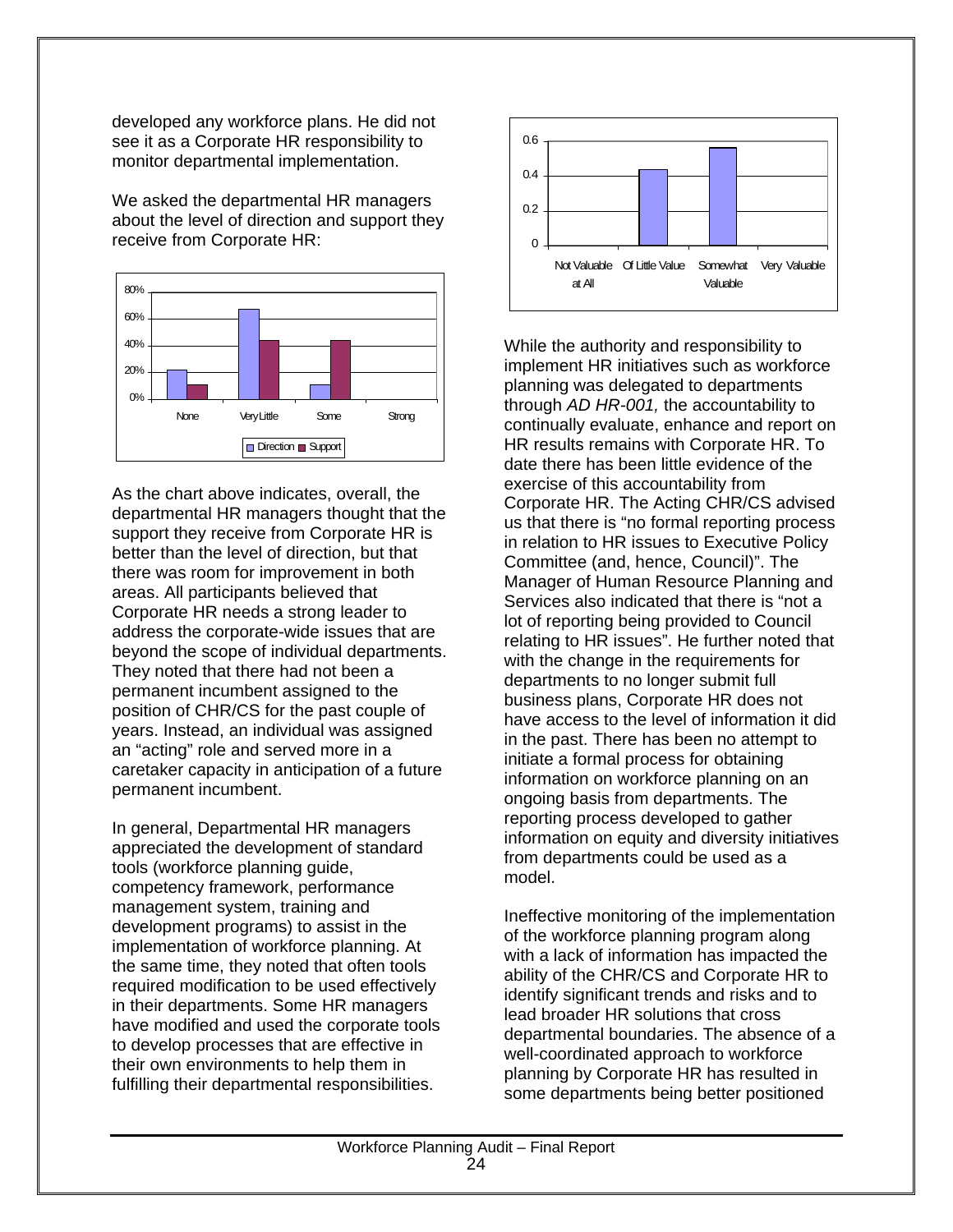to predict and manage change in the workforce than others. Some departments have performed substantial analysis of their workforce and developed many strategies aimed at recruitment, retention and succession planning. Other departments have only just begun to analyze their human resource environment and develop some targeted strategies.

We found that departments often worked in isolation to develop their own strategies to recruit and retain employees in positions that were difficult to recruit (for example, the efforts to develop engineers described in the previous sections). Developing a corporate strategy would be a more efficient and focused use of resources. In our interviews, department HR managers suggested other potential solutions to their workforce planning problems. One solution identified was to hire back retired staff on a part time basis to mentor their successors. The Manager of Human Resource Planning and Services advised that although there are specific criteria to abide by, this option is available to all departments. The Manger of Human Resource Planning and Services further advised that other programs such as internships and secondments have been used in the past but that there is no current, comprehensive corporate program in place as exists in many other organizations.

An example of a city-wide career development and succession planning program which was launched with the support of Corporate HR is noted in the highlight box below.

Since the early 1990's the City has had in place an Accountant Trainee, now called Accountant Technician, classifications. These classifications are intended to provide opportunities for the development of clerical employees working in finance related positions to become qualified accountants. This city-wide program reimburses employees who successfully complete courses in either the CMA or CGA programs for as long as they continue to progress in the program. Where there are no qualified internal candidates for these positions, the City hires individuals from outside the organization who are enrolled in the programs, providing them the education and work experience opportunities to become fully qualified accountants, and subsequently move into accounting jobs in the various departments of the city.

*Accountant Trainee Program Internal Services Department City of Winnipeg* 

We did find that some HR managers were unaware of all of the options available to them. Transferring knowledge from retirees to successors is critical to ensure future efficiency and effectiveness of service delivery. We believe that Corporate HR can play an important role in ensuring that all departments are aware of existing corporate-wide initiatives and should look for new opportunities to take the lead in creating solutions that may work for many or all departments.

Furthermore, understanding the magnitude of the risk associated with workforce planning requires both corporate leadership and coordination. Corporate HR should be able to provide information to decisionmakers on matters such as how many of the City's 8,500 full-time staff are, in fact, "subject matter experts" in critical positions. Subject matter experts (SMEs) are defined as individuals who hold strategic jobs or have special situational or historical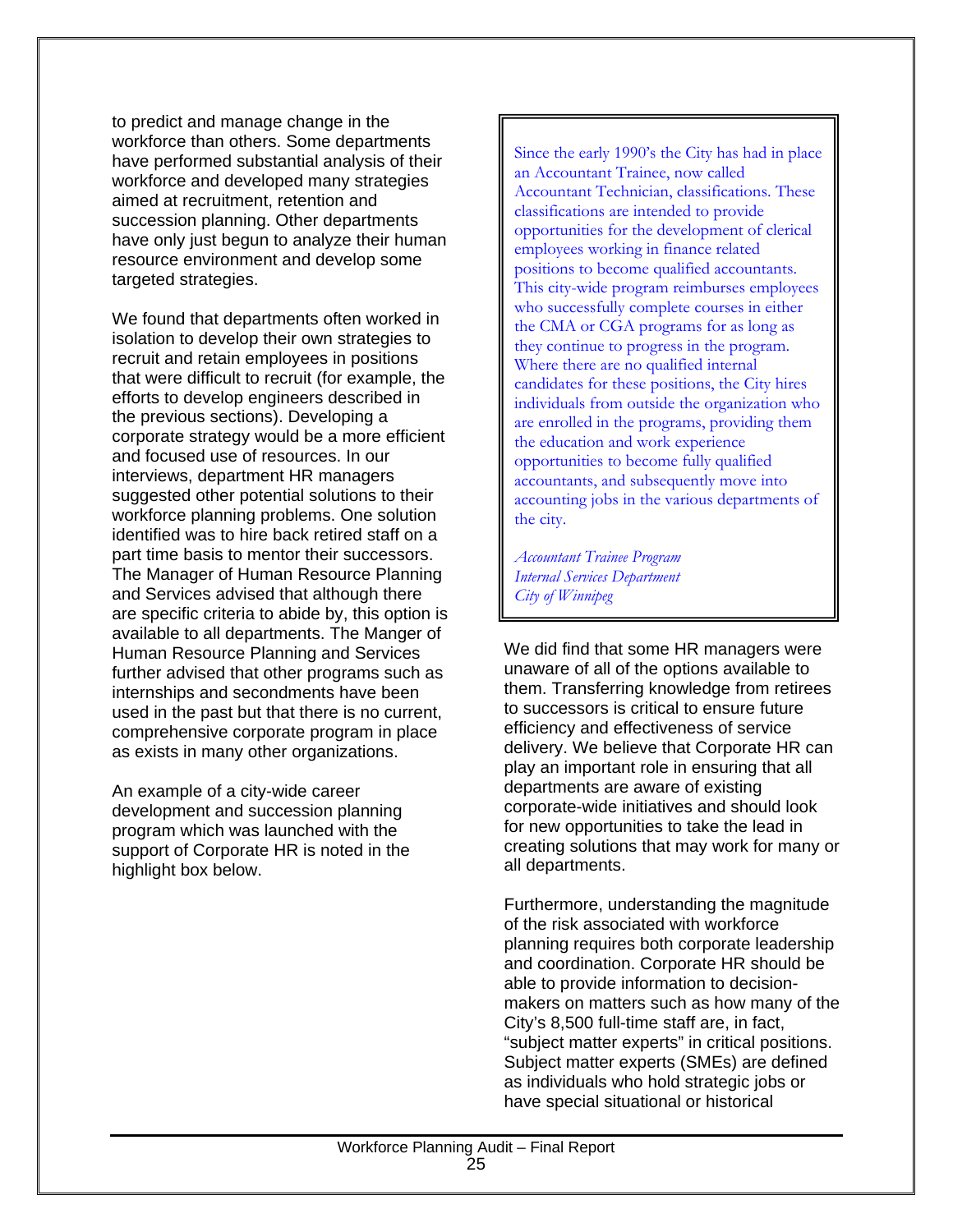knowledge that is critical to the organization. The loss of a SME could result in significant loss of critical corporate knowledge and know how. By critical, we mean positions where the loss of the incumbent could have a significant impact on City service delivery because of an inability to quickly recruit or train a successor. There should be a corporate database of such incumbents and positions as well as clear direction to departments that a formal plan must be in place to recognize and plan for succession. This might include a formal strategy for knowledge transfer to a current colleague or new recruit prior to retirement. In fact, Corporate HR was unable to provide any information of this kind to us during the audit. Through our interviews with departmental HR managers, we found that departments that had performed this analysis discovered the number of SMEs/critical positions was usually quite manageable. Other departments believed that they intuitively knew which positions were critical. We have provided the DIS with a sample template that other organizations have used to assist in compiling this information.

The absence of monitoring of departmental activities by Corporate HR has resulted in a lack of coordination of workforce planning efforts and, by default, the acceptance of an unknown level of risk to future service delivery. This lack of reporting from Corporate HR to Senior Management and Council has resulted in an absence of information available for decision-makers regarding the state of the City's current and future workforce. The City has already experienced long delays in filling some key vacancies including those at the most senior levels of the Public Service. There is no doubt that this has had an impact on service delivery as well as staff morale and productivity.

We recognize that Corporate HR has shown leadership by developing corporate programs and tools to launch workforce planning in the organization. We have

discussed these in previous sections. At the same time, monitoring, coordination, trend analysis and reporting activities have been inadequate. We believe that the new Director of Internal Services should make it a priority to assess the status of current workforce planning activities across the organization; identify opportunities for coordinated solutions to identified gaps; develop a risk-based corporate workforce plan for the information of Council; and continue to monitor, evaluate and report on workforce activities in the future.

## *Recommendation 1*

We recommend that the Director of Internal Services, in consultation with the Chief Administrative Officer, clarify the Human Resource governance structure with corporate and departmental HR managers including the relative responsibilities and accountability for direction, implementation, coordination, monitoring and reporting.

## *Management Response*

*The Director of Internal Services agrees with this recommendation and is currently in the process of preparing a draft revised Human Resource Governance Directive to replace the current Directive. This revised version proposes, among other items:* 

- *that the departmental HR Managers have an indirect functional reporting relationship to the Director of Internal Services and,*
- *the creation of a formal HR Leadership Group with defined responsibility for reviewing HR priorities, practices, processes and activities and advising the Director of Internal Services accordingly on all HR matters.*

*These proposals to formalize accountability in the area of human resources in the City of Winnipeg are designed to ensure consistency in the application of HR principles, programs, directives and procedures throughout the organization.*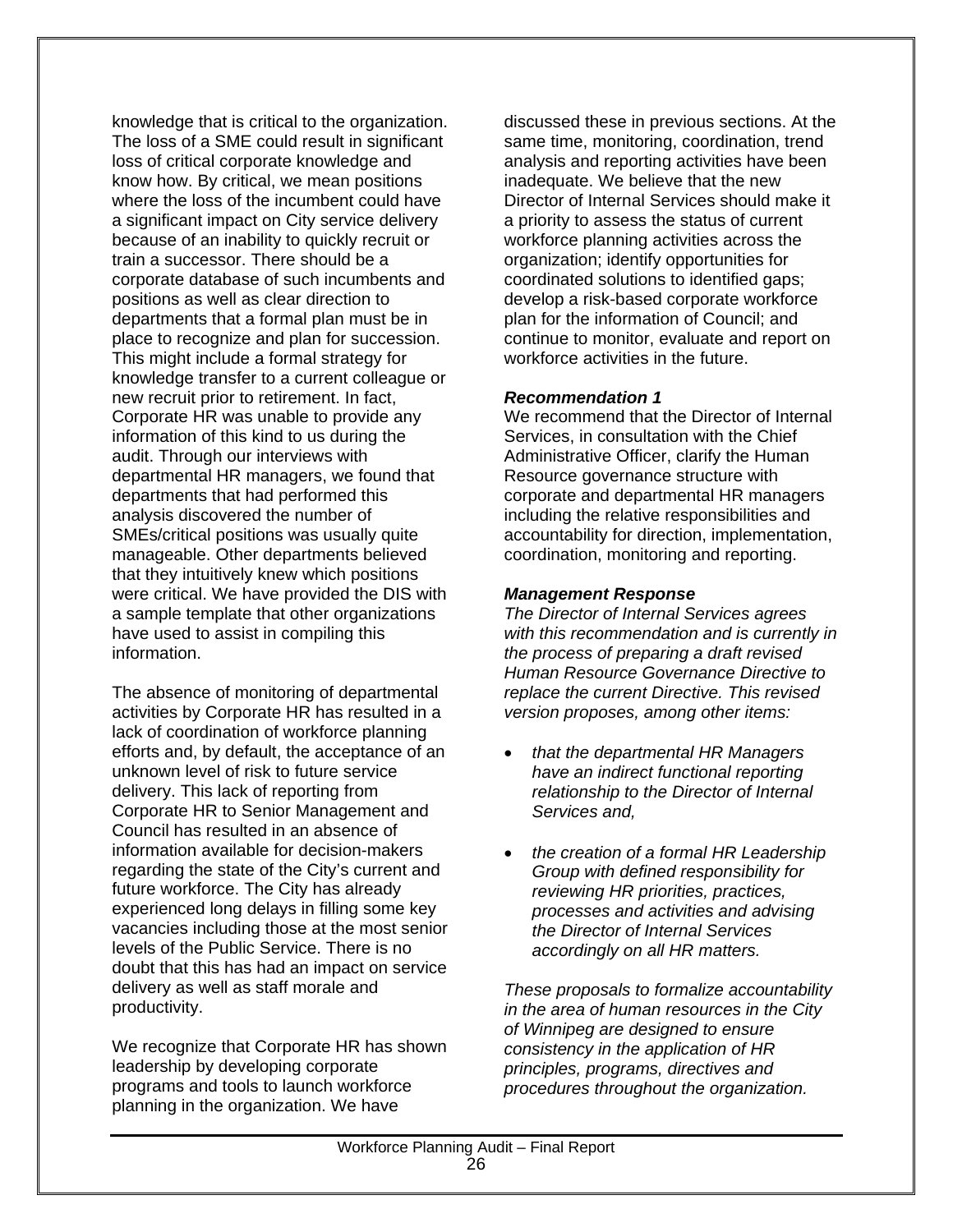*Time frame for approval: June 30, 2008* 

## *Recommendation 2*

We recommend that the Director of Internal Services develop a process to gather information on current departmental workforce planning activities with a particular focus on risks associated with critical positions. This information should be analyzed with a view to developing a corporate workforce plan that identifies common risks, trends and barriers as well as potential solutions including the development of new corporate programs to address specific risk areas.

## *Management Response*

*Over the last number of years, the departments of the City, with support & leadership from the former Corporate Services Department, have developed a variety of workforce planning tools including the Workforce Planning Guide, the revised version of the Employee Work Planning & Performance Feedback Guide, competency profiles that have been developed for both leadership positions and job functions in the City, and the Strategic Interview System that facilitates the application of competencies in the recruitment process. The development of these tools has laid the foundation for departments, with the support of corporate Human Resources to review their future workforce needs, with a view to creating plans to address those needs.* 

## *Short-term action:*

*The Director of Internal Services agrees with this recommendation and will immediately begin the process of gathering information on current departmental workforce planning activities, with a focus on "at risk critical positions" in order to develop an organizational workforce plan including action plans to address specific risk areas.* 

#### *Long-term plan:*

*Following the approval of the new Governance Directive, the Director of Internal Services will review and recommend changes required to the organization structure of the Department of Internal Services to better support the work of the HR leadership Group and line departments and enhance the department's capacity to conduct HR planning, research and monitoring of departmental HR practice.* 

*Time frame: November 30, 2008* 

## *Recommendation 3*

We recommend that the Director of Internal Services update and report to Executive Policy Committee and Council at least annually on the status of the organizations workforce plan.

## *Management Response*

*The Director of Internal Services agrees with this recommendation to update and report to Executive Policy Committee and Council at least annually on the status of the organization's workforce planning efforts.* 

*Time frame: August 31, 2008*